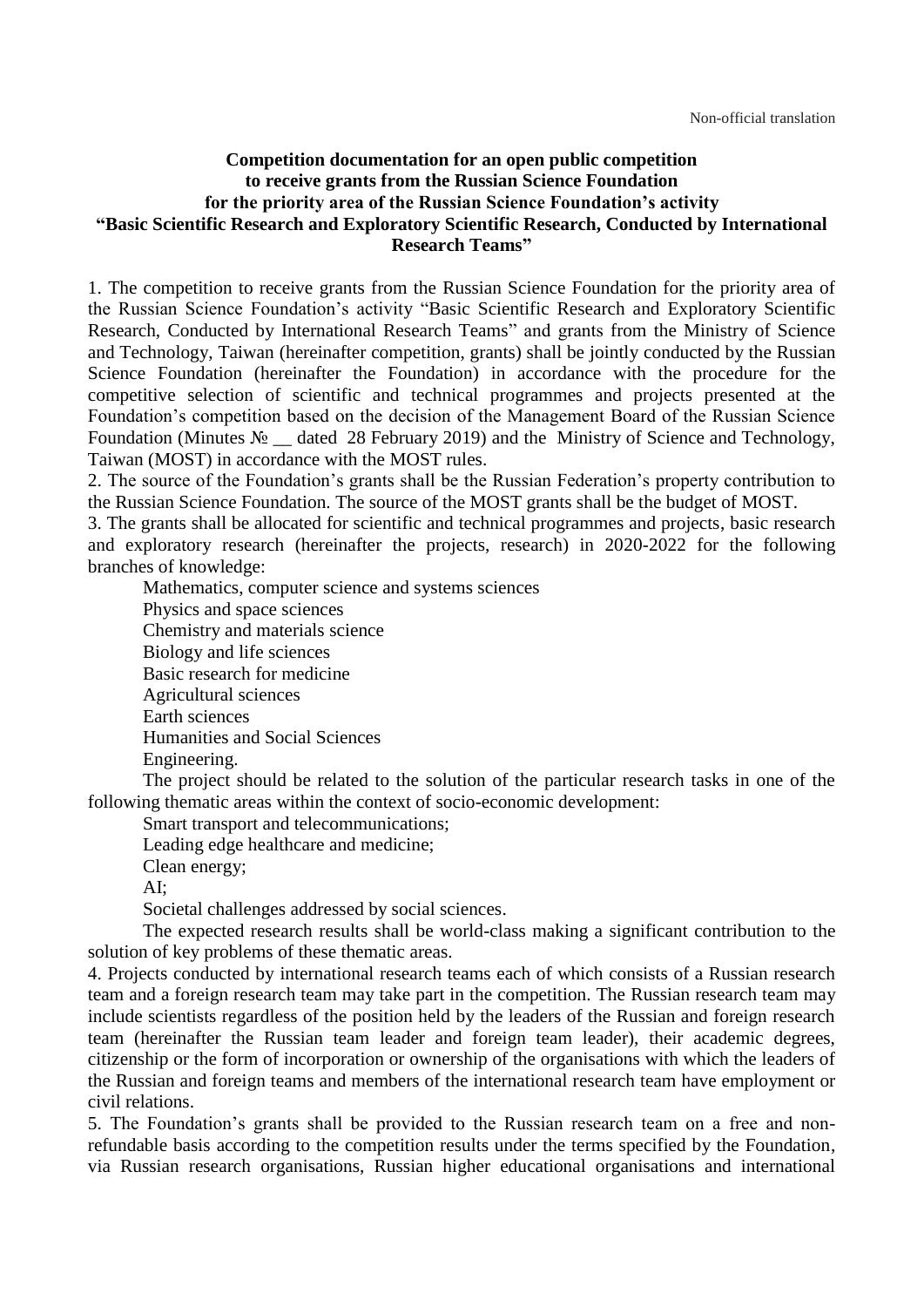research organisations (interstate and intergovernmental), located on the territory of the Russian Federation, where the projects will be implemented (hereinafter the organisation).

The MOST grant shall be provided to the foreign research team performing basic research and exploratory research on the basis of organisation, complying for MOST guidelines (hereinafter the foreign organisation) under the terms specified by the MOST.

6. The necessary condition for the provision of a grant by the Foundation shall be the receipt by the foreign research team of a grant from the MOST to implement the project. Funding of the project by the Foundation's grant shall be discontinued in the event of funding of the project by the MOST grant is discontinued. The content<sup>1</sup> of the form 6 of Appendix 1 must be identical<sup>2</sup> to the "Joint Project Description Template" prepared by Russian and foreign research teams jointly and submitted by foreign research team to MOST.

7. In addition to this project, the leader of a project can simultaneously lead one project funded by the Foundation and participate in one project funded by the Foundation as a research team member.

The leader of a project can not be a scientist deprived<sup>3</sup> of such a right for a certain period due to his refusal to lead the project funded by the Foundation and / or due to the early termination of the project funded by the Foundation by the decision of the Foundation Board

8. The scientist who is in any way involved in the implementation of two or more projects funded by the Foundation is not eligible to be a member of the Russian research team.

A member of the research team can not be an employee who is supervising administratively the leader of the Russian research team.

9. The Russian team leader and Russian research team members may be employees of the organisation or other persons hired to implement the project who have employment or civil relations with the organisation over the duration of the practical implementation of the project. The Russian team leader must<sup>4</sup> have employment relations with the organisation over the entire duration of the practical implementation of the project.

10. The Russian team leaders must have at least 10 different publications (at least 5 publications for Humanities and Social Sciences)<sup>5</sup> in peer-reviewed Russian and foreign scientific journals indexed in the Web of Science or Scopus database<sup>6</sup> and published over the period from January 1, 2014 to the date of the application submission.

11. The size of one grant of the Foundation shall range from 4 (four) to 6 (six) million roubles annually<sup>7</sup>.

12. The Foundation may alter the amount of annual funding in the event of insufficiency of the Foundation's assets for funding obligations or according to a decision by the Foundation's Management Board based on the results of an expert evaluation of the grant application, reports

 $<sup>1</sup>$  A copy of the "Joint Project Description Template" submitted by the foreign research team to FWO, signed by the</sup> Russian team leader (with details of his surname, name and patronymic (if any)), may be used as the form 6 of Appendix 1.

<sup>&</sup>lt;sup>2</sup> The violation of this clause shall result in the rejection of the application at any stage of processing.

<sup>&</sup>lt;sup>3</sup> The list of reasons for the deprivation of the right to lead the project is available on the website of the Foundation www.rscf.ru in "Decisions of the Supervisory Board" in the "Documents" section.

<sup>&</sup>lt;sup>4</sup> The right to dispose of the Foundation grant by the leader of the Russian research team arises from the amendments (if necessary) in the labor contract with the organization in accordance with the agreement between the Russian Science Foundation, leader of the Russian research team and the organization about the grant to conduct basic research and applied research (hereinafter - Agreement), or from entering into other labour agreement with the organization (fixedterm employment) in accordance with the Agreement.

 $<sup>5</sup>$  In case of publication in the journal indexed in Web of Science Core Collection falling into the highest quartile (Q1)</sup> on the impact factor in JCR Science Edition, and in Scopus SJR (Q1 is determined as by http://www.scimagojr.com/ data), such publication is counted as two publications.

<sup>6</sup> The list of publication is cited in clause 2.9 of Form 2 of Appendix 1.

<sup>&</sup>lt;sup>7</sup> The planned funding amount for the project is given in clause 1.10 of Form 1 of Appendix 1. A breach of the terms of this clause shall results in the rejection of the application at any stage.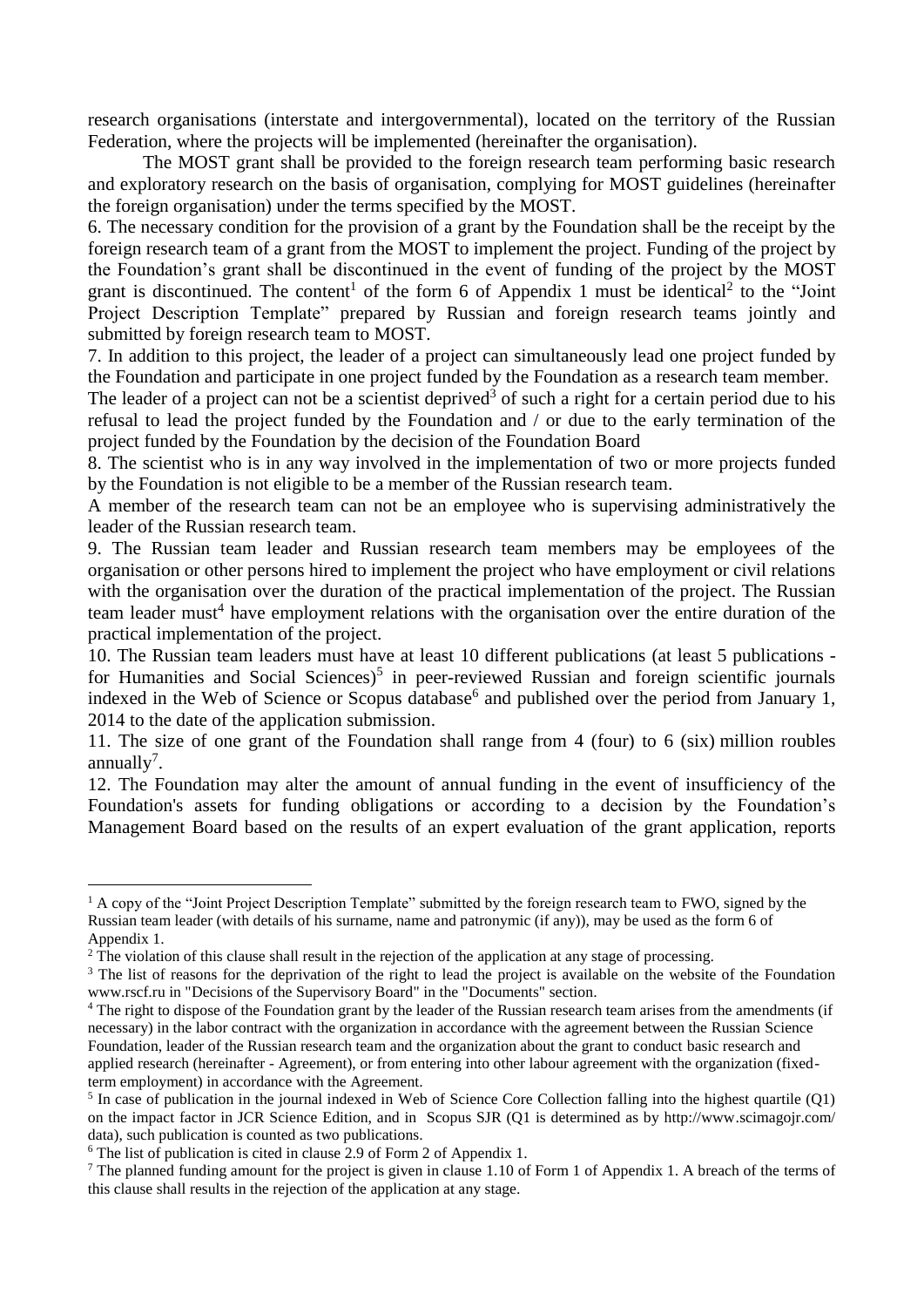submitted on the implementation of the project and the proper use of the grant of the Foundation by its recipient.

13. Organisation and foreign organisation must<sup>8</sup> provide within the application the letter (letters) of acknowledgement to supply with necessary facilities and equipment for implementation of coordinated project, on plan and terms of the activities to be implemented within the framework of the project, on the terms of use of results of intellectual activities, originated from collective creative work during the implementation of the project, on the awareness on the requirements of the Foundation to the Russian research team. The acknowledgement letter must be prepared according to the Appendix 2 of this Competition documentation. The acknowledgement letter must be signed by designated representatives of Russian and foreign organisations.

14. The proportion of Russian research team members aged up to and including 39 years directly involved in the performance of research shall be at least 50 (fifty) percent of the total number of Russian research team members over the entire duration of the practical implementation of the project<sup>9</sup>.

Each member of the Russian research team shall receive remuneration annually for work performed as part of the project's implementation.

The total amount of annual remuneration for a member of the Russian research team may not exceed 30 percent of the total annual remuneration for all members of the Russian research team<sup>10</sup>.

The amount of annual remuneration for Russian research team members aged up to and including 39 years may not be less than 35 percent of the total annual remuneration for all Russian research team members.

The total number of members of the Russian research team (along with the Russian team leader) may not exceed 10 persons $^{11}$ .

15. The team leader shall be entitled<sup>12</sup> to submit only one application<sup>13</sup> to take part in this<sup>14</sup> competition. There shall be no restriction on the number of projects funded through one organisation.

16. It shall not be permitted to submit to the Foundation a project that is similar in scope to a project<sup>15</sup> which has been concurrently submitted for the other competitions of the Foundation or other research foundations or organisations (other than those specified by this competition documentation) or which is currently being implemented using the funds of foundations or organisations, a government (municipal) objective or development programmes funded by the federal budget. If these conditions are violated, the Foundation shall discontinue funding for the

<sup>&</sup>lt;sup>8</sup> The violation of this clause shall result in the rejection of the application at any stage of processing.

<sup>&</sup>lt;sup>9</sup> The members of the research team are listed in clause 1.8 of Form1 of Appendix 1. The violation of this clause shall result in the rejection of the application at any stage of processing.

<sup>&</sup>lt;sup>10</sup> Including guarantees established by the legislation of the Russian Federation, deductions on insurance premiums for mandatory pension insurance, for mandatory medical insurance and for mandatory social insurance in the event of temporary disability and due to maternity and for mandatory social insurance against accidents at work and occupational diseases.

<sup>&</sup>lt;sup>11</sup> The number of research team members is given in clause 1.8 of Form 1 of Appendix 1.

 $12$  The number of other projects where he or she is declared as the member of the team but is not entitled as the leader of the project shall not be limited.

<sup>&</sup>lt;sup>13</sup> A breach of the terms of this clause shall result in the rejection of the application at any stage.

<sup>&</sup>lt;sup>14</sup> In the case of the engagement of the Russian research team leader in other competitions held by Foundation at the same time, as well as in the implementation of the other projects, he shall attach to the second and subsequent applications a declaration of his priorities for the implementation of the projects submitted to the Foundation. This declaration form is automatically generated in IAS, it should be printed and signed. The leader of the Russian research team must notify the leader of the foreign research team about these priorities at the stage of preparing the application.

<sup>&</sup>lt;sup>15</sup> Projects similar to this project application with respect to the goals, objectives, targets, subjects and methods of research as well as to the results expected. Project comparison and relevant investigation is carried out by the Expert Council of the Foundation.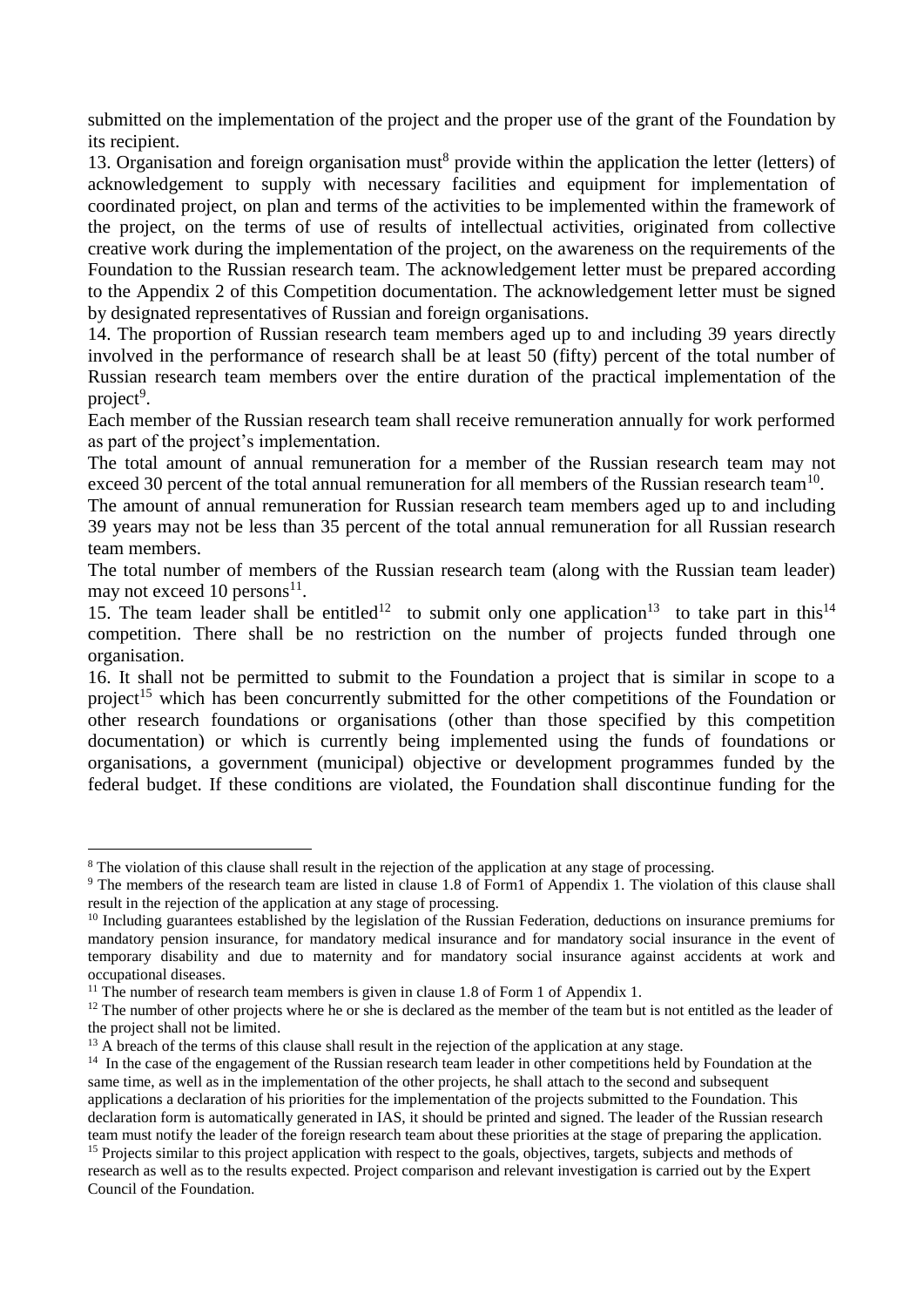project regardless of its stage of implementation with the simultaneous recovery of the funds paid to the recipient of the grant of the Foundation in the prescribed manner.

17. The projects supported as a result of the competition may not contain information that constitutes a state secret or other restricted information that is to be protected in accordance with the legislation of the Russian Federation. The funding of the project by the grant of the Foundation shall be discontinued if such information arises over the implementation of the project.

18. A mandatory condition for the provision of the grant by the Foundation shall be the undertaking of the following obligations by the international research team:

18.1. To make the results of their research a part of the public domain in accordance with the legislation of the Russian Federation by publishing them in Russian and foreign peer-reviewed scientific journals.

18.2. To publish<sup>16</sup> in Russian and foreign peer-reviewed scientific journals during the practical implementation of the project at least 10 publications (at least 5 publications - for Humanities and Social Sciences)<sup>17</sup> with the involvement of Russian research team members indexed in the Web of Science or Scopus databases.

18.3. To mention the financial support received from the Foundation, the MOST, and indicate the organisation and, if necessary, the foreign organisation, through which the funding of the project is performed, in published results of any research work performed as part of a project supported by the Foundation.

18.4. To agree that the summary of the supported project and relevant project implementation reports will be published by the Foundation and MOST, including publication on the Internet.

19. Applications for the Foundation's competition shall be submitted by Russian team leaders using the forms in accordance with Appendix 1 to this competition documentation both electronically [via the Foundation's information and analytical system (hereinafter the IAS)] and as hard copy (printed from the IAS), and the contents of electronic application must be identical to the contents of the hard copy. Applications shall be submitted to the Foundation in English<sup>18</sup> with individual fields of the application forms to be completed in Russian (only where specifically indicated).

20. Applications shall be completed using the Foundation's IAS located on the Internet at the address **[http://grant.rscf.ru](http://grant.rscf.ru/)**<sup>19</sup>. As an application receives a registration number in the IAS, the Russian team leader must print and submit one hard copy of the application and additional materials to the Foundation **no later than 17:00 a.m. (Moscow time) 1 July 2019** to the address: Moscow, GSP-2, 109992, ul. Solyanka, d. 14, str. 3. The Russian team leader shall independently choose the method for delivering the application materials to the Foundation that ensures that they are received by the Foundation by the required deadline.

21. The hard copy of the application (including additional materials attached) must be bound and affixed with the organisation's seal (if it exists), while the relevant forms must be personally signed (signatures must be deciphered) by the Russian team leader, the core research team members (core investigators) and the head of the organisation (authorised representative acting on the basis of a power of attorney) $^{20}$ .

22. Applications received by the Foundation shall not be returned.

<sup>&</sup>lt;sup>16</sup> The number of planned publications is given in clause 1.12 of Form 1 of Appendix 1.

 $17$  In case of publication in the journal indexed in Web of Science Core Collection falling into the highest quartile (O1) on the impact factor in JCR Science Edition, and in Scopus SJR (Q1 is determined as by http://www.scimagojr.com/ data), such publication is counted as two publications.

<sup>&</sup>lt;sup>18</sup> The violation of this clause shall result in the rejection of the application at any stage of processing.

<sup>&</sup>lt;sup>19</sup> The application cycle consists of the following stages: registration of the leader of the project and up to three core investigators (if this was not done previously), filling out in the IAS the information about the leader of the Russian research team and the core investigators, preparing the application, registration of the application.

<sup>&</sup>lt;sup>20</sup> In the event the application is signed by an authorised representative, a power of attorney (copy of a power of attorney certified by the organisation's seal) shall be attached to the hard copy of the application.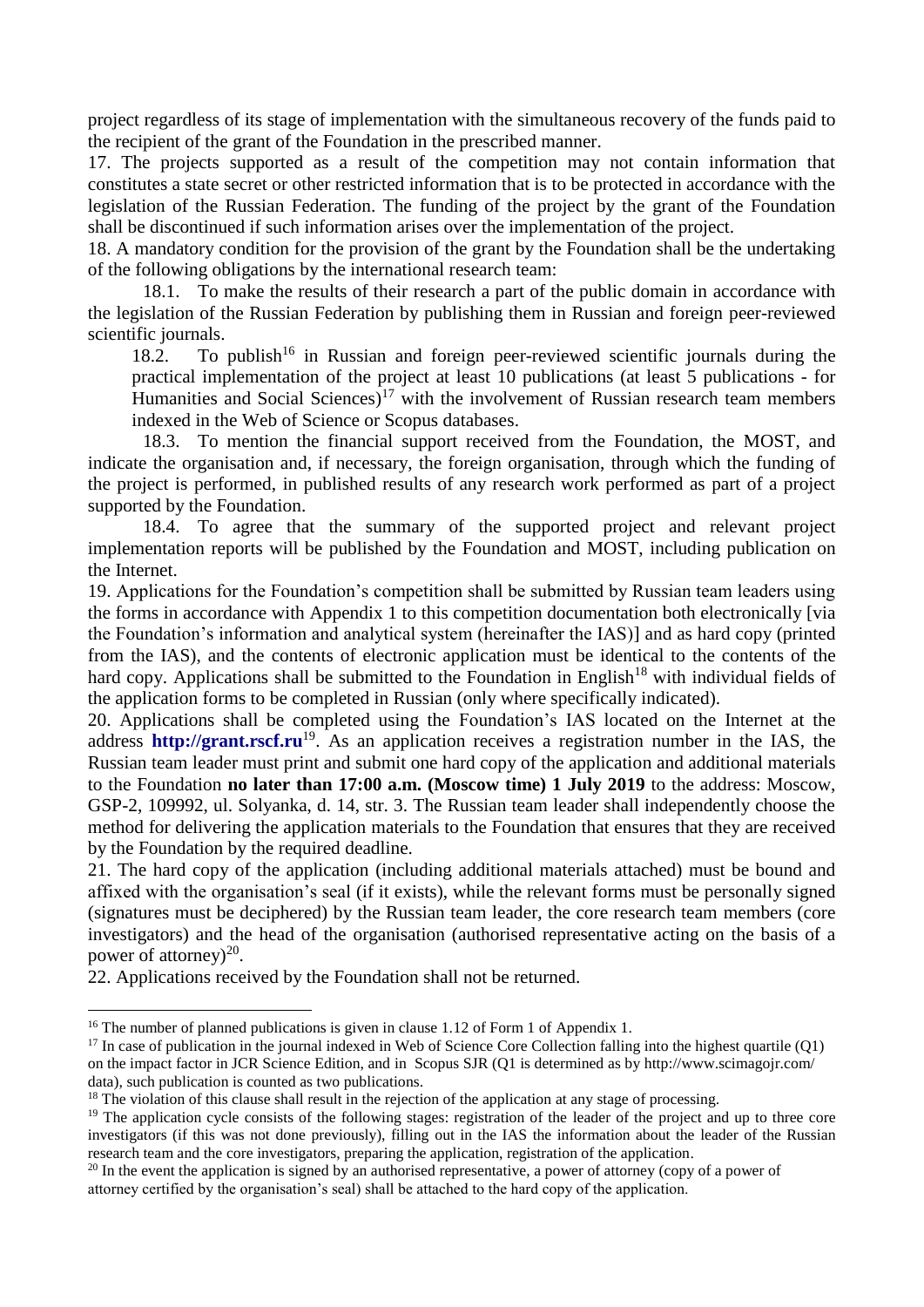23. The following applications are not eligible for the competition:

a) applications that are completed and/or submitted to the Foundation with violations of the requirements of clauses 19, 20 and 21 of this competition documentation;

b) applications that are completed and submitted to the Foundation with violations of the requirements for the content of the application to take part in the competition set forth in the announcement on the competition and the competition documentation;

c) applications whose hard copy versions differ from the electronic version registered in the IAS;

d) applications whose hard copy versions were received<sup>21</sup> by the Foundation after the the deadline for the submission;

e) applications whose content violates the requirements of clauses 3, 8, 10, 11, 13-18, 38 of this competition documentation, including the qualification requirements set out in clause 9;

f|) applications containing inconsistent information regarding applicants' qualification requirements, namely in clause 2.9 of Form 2 of Appendix 1.

24. The Foundation shall notify the Russian team leader via the IAS about the registration of the application, the receipt of the hard copy of the application and the results of the competition.

25. The Russian team leader shall be entitled to withdraw an application submitted for a competition provided that the relevant written notification is submitted to the Foundation.

26. The Russian team leader shall be entitled to make changes to an application submitted for a competition only in the form of its withdrawal in accordance with clause 25 of this competition documentation and the submission of a new application for the competition by the required deadlines.

27. Applications eligible for the competition shall undergo an expert evaluation in accordance with the Procedure for the expert evaluation of scientific and technical programmes and projects submitted for a competition of the Russian Science Foundation and the Criteria for the competitive selection of scientific and technical programmes and projects submitted for a competition of the Russian Science Foundation<sup>22</sup>. Applications shall be referred for an expert evaluation in accordance with the classifier codes for the branches of knowledge specified by the Russian team leaders in the applications.

28. The competition results shall be approved by the Foundation's Management Board by 24 December 2019.

29. The list of supported projects based on the competition results shall be published on the Foundation's website no later than 10 days after the competition results are determined.

30. The texts of the agreements shall be sent to the leaders of Russian teams whose projects were supported by the Foundation via the IAS system within 15 business days after the approval date of the competition results, for completion and signing. The will contain the following information:

– the area of research;

the work plan and cost estimate<sup>23</sup> of research;

– the duty of the Russian team leader to submit an annual report on the project's implementation;

– the duty of the organisation to provide the Russian research team with the necessary facility, equipment and supplies as well as access to the available experimental base for research;

– the duty of the organisation to conclude civil or employment (fixed-term) contracts with each member of the Russian research team<sup>24</sup>;

 $21$  Regardless of their submission for delivery and / or the reasons for delays in the delivery to the Foundation.

<sup>&</sup>lt;sup>22</sup> The documents were published on the Internet at the address http://rscf.ru/ru/documents.

<sup>&</sup>lt;sup>23</sup> For reference purpose only.

 $24$  If such contracts were not previously concluded.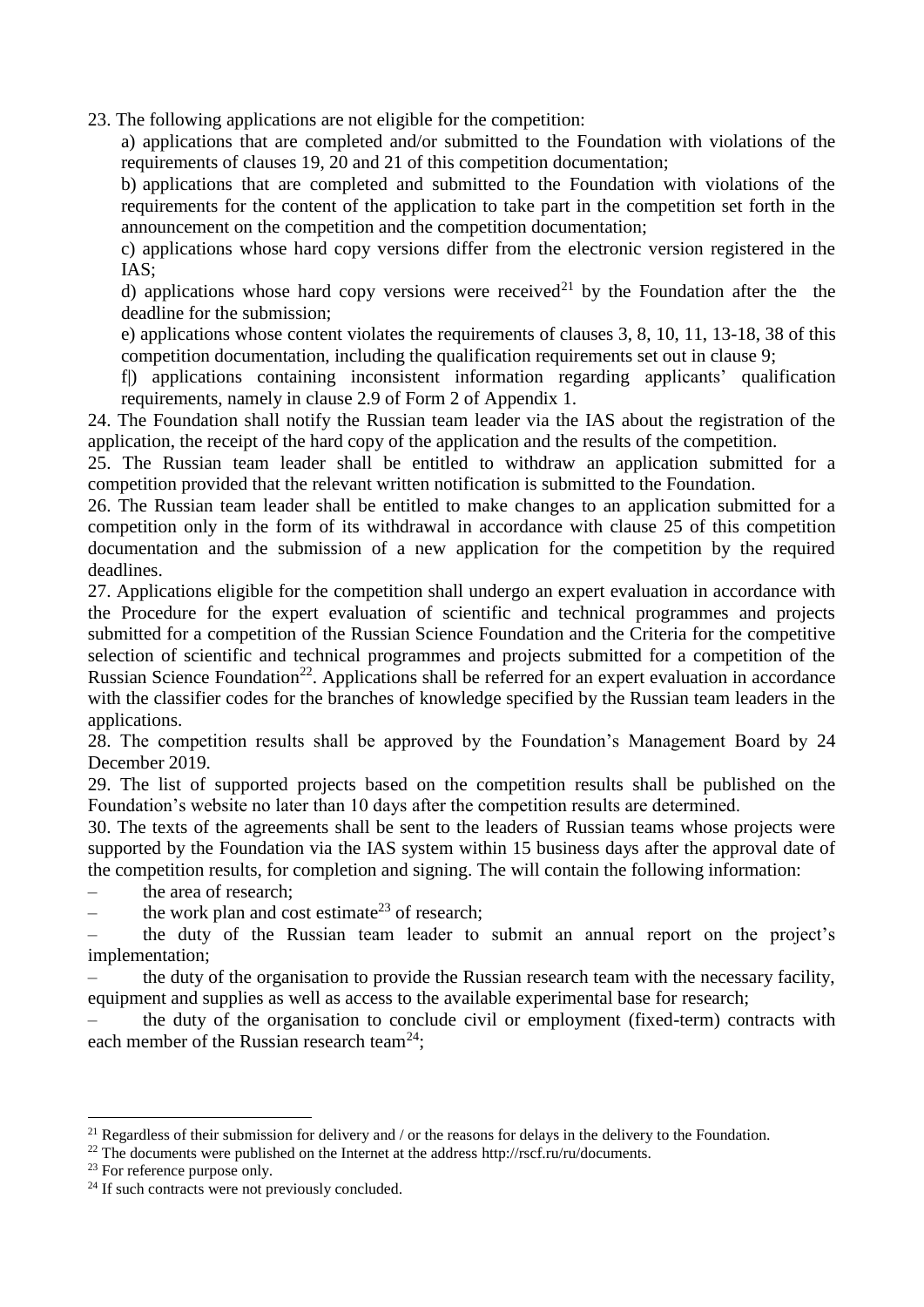the duty of the organisation to pay to the members of the Russian research team remuneration for work performed as part of the project under written orders from the Russian team leader;

– the duty of the organisation to maintain separate records of expenditures of the grant of the Foundation (including the overheads expenditures) and present reports on its proper use;

– the conditions and procedure for the parties to terminate the agreement, including in the event the Foundation identifies the misuse of the grant of the Foundation;

– other rights and duties of the Foundation, the Russian team leader and organisation associated with the use of the grant of the Foundation in compliance with the provisions of this competition documentation.

31. The amount of the Foundation's financial support for the project in the agreement may be reduced compared to the amount requested by the Russian team leader in accordance with the decision of the Foundation's Management Board based on the recommendations from the Foundation's Expert Council.

32. The Foundation may not conclude an agreement if the head of the project, declared in the agreement is different compared to the materials of the relevant application that has undergone the expert evaluation procedure.

33. Within 15 business days after receipt via the IAS of a draft agreement signed by the Russian team leader and authorised representative of the organisation, the agreement or a substantiated refusal by the Russian team leader or organisation to sign the agreement must be submitted to the Foundation. The Russian team leader shall independently choose the method for delivering the signed agreement to the Foundation that ensures that it is received by the Foundation on time. If this deadline is violated, the Russian team leader and organisation shall notify the Foundation about the impermissible delay with the signing of the agreement. If the duly signed agreement is not received by the Foundation within the following 5 business days, the relevant project shall be excluded from the list of projects supported by the Foundation, and the relevant notice will be published on the Foundation's official website.

34. The Foundation's grant may be used solely in compliance with the purposes<sup>25</sup> specified in the agreement.

35. The identification of the misuse of the grant of the Foundation shall constitute grounds for the termination of the agreement and the return of the grant of the Foundation in the manner prescribed by the agreement.

36. The intellectual property rights originated from collective creative work during the implementation of the project will be used by their holders on equal terms and in accordance with national legislation. The Russian Federation may use<sup>26</sup> for public needs the results of intellectual activity created by the Russian research team on the conditions of a royalty-free, ordinary (nonexclusive) licence granted by the right holder to the government, with the payment by the government of the compensation to the respective intellectual property rights holders.

37. The organisation shall be responsible for the proper use of the Foundation's grant.

38. The organisation's overhead may not exceed 10 percent of the amount of the Foundation's grant. Payment for research work performed by the third-party organizations can not exceed 15 percent of the grant amount.

39. Announcement of the competition by the MOST will be posted on the website https://www.most.gov.tw/int/ch (in Mandarin).

<sup>&</sup>lt;sup>25</sup> The awarded grant funds may not be expended on project costs incurred for the construction of capital facilities, for educational activities, for organization and conducting any scientific or educational events.

 $26$  The organisation is responsible for settling matters associated with the implementation of this clause with the foreign research team.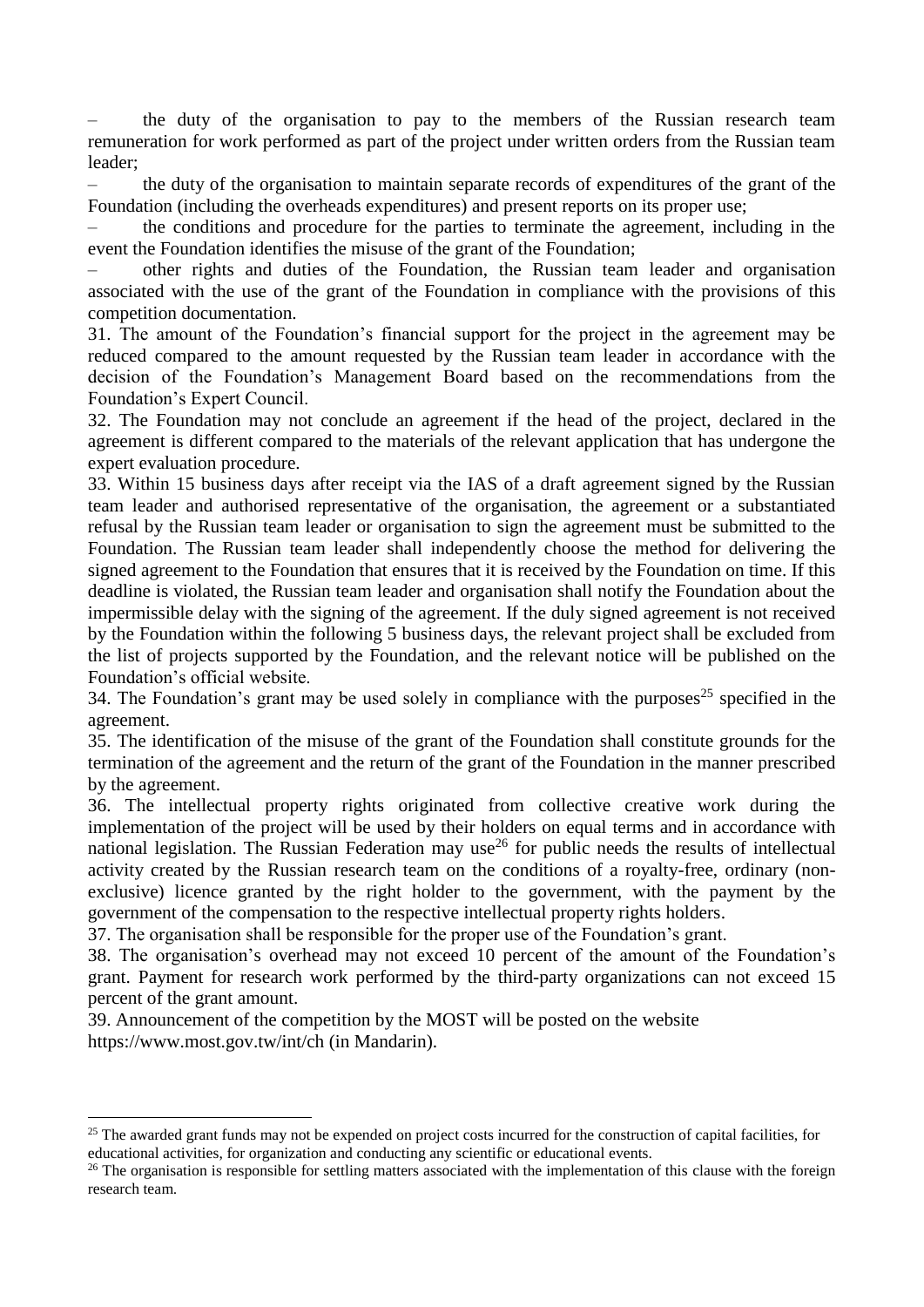# **Appendix 1**

#### **Form "C". Cover sheet of application to the Russian Science Foundation**

# **2019 competition "Basic research and exploratory research conducted by international research teams"**

| Project name                                                                                                                                                                                            |                                                 | Project number                         |                                                                                           |  |
|---------------------------------------------------------------------------------------------------------------------------------------------------------------------------------------------------------|-------------------------------------------------|----------------------------------------|-------------------------------------------------------------------------------------------|--|
| RSF-MOST (2019):                                                                                                                                                                                        |                                                 | Project type: IRT-MOST (2019)          |                                                                                           |  |
|                                                                                                                                                                                                         |                                                 | Branch of knowledge:                   |                                                                                           |  |
|                                                                                                                                                                                                         |                                                 | Main classifier code:                  |                                                                                           |  |
|                                                                                                                                                                                                         |                                                 | Additional classifier codes:           |                                                                                           |  |
|                                                                                                                                                                                                         |                                                 | SRSTI code:                            |                                                                                           |  |
| Surname, name and patronymic (if available) of                                                                                                                                                          |                                                 | Contact telephone number and e-mail of |                                                                                           |  |
| Russian team leader:                                                                                                                                                                                    |                                                 | Russian team leader:                   |                                                                                           |  |
| Surname, name and patronymic (if available) of                                                                                                                                                          |                                                 | Contact telephone number and e-mail of |                                                                                           |  |
| foreign team leader:                                                                                                                                                                                    |                                                 | foreign team leader:                   |                                                                                           |  |
|                                                                                                                                                                                                         |                                                 |                                        |                                                                                           |  |
| Full and abbreviated name of the organisation via which the project is to be funded:                                                                                                                    |                                                 |                                        |                                                                                           |  |
| Full and abbreviated name of the foreign organisation:                                                                                                                                                  |                                                 |                                        |                                                                                           |  |
| Amount of project funding (thousand roubles) in                                                                                                                                                         |                                                 | Start year of                          | End year of project:                                                                      |  |
| $2020 -$                                                                                                                                                                                                |                                                 | project: 2020                          | 2022                                                                                      |  |
|                                                                                                                                                                                                         |                                                 |                                        |                                                                                           |  |
| Surnames, names and                                                                                                                                                                                     |                                                 |                                        |                                                                                           |  |
| patronymics (if                                                                                                                                                                                         |                                                 |                                        |                                                                                           |  |
| available) of the core                                                                                                                                                                                  |                                                 |                                        |                                                                                           |  |
| investigators <sup>27</sup>                                                                                                                                                                             |                                                 |                                        |                                                                                           |  |
| on the Russian research                                                                                                                                                                                 |                                                 |                                        |                                                                                           |  |
| team                                                                                                                                                                                                    |                                                 |                                        |                                                                                           |  |
| (infull)                                                                                                                                                                                                | (Russian team leader not indicated in this box) |                                        |                                                                                           |  |
|                                                                                                                                                                                                         |                                                 |                                        | I hereby guarantee that no copyrights or other rights of third persons were violated when |  |
|                                                                                                                                                                                                         |                                                 |                                        |                                                                                           |  |
| preparing this application and/or the right holders hereby consent to the submission of materials<br>to the Foundation and their use by the Foundation for an expert evaluation and for publication (in |                                                 |                                        |                                                                                           |  |
| the form of summaries to the applications).                                                                                                                                                             |                                                 |                                        |                                                                                           |  |
| Signature of Russian team leader                                                                                                                                                                        |                                                 | Application registration date          |                                                                                           |  |
|                                                                                                                                                                                                         |                                                 |                                        |                                                                                           |  |
| Signature of the head of the organisation $28$                                                                                                                                                          |                                                 |                                        |                                                                                           |  |
| $\sqrt{2}$                                                                                                                                                                                              |                                                 |                                        |                                                                                           |  |
| Signature                                                                                                                                                                                               |                                                 |                                        |                                                                                           |  |
|                                                                                                                                                                                                         |                                                 |                                        |                                                                                           |  |
|                                                                                                                                                                                                         |                                                 |                                        |                                                                                           |  |
| place seal here                                                                                                                                                                                         |                                                 |                                        |                                                                                           |  |
|                                                                                                                                                                                                         |                                                 |                                        |                                                                                           |  |

<sup>1</sup>  $^{27}$  Up to the 3 core Russian research team members regardless of the overall number of team members.

<sup>&</sup>lt;sup>28</sup> Or authorized representative on the basis of the letter of attorney. In case the form is signed by the authorized head of organization (including the head of the affiliate) the corresponding letter of attorney (or its copy endorsed with seal of the organization) is submitted in addition to the printed form "C.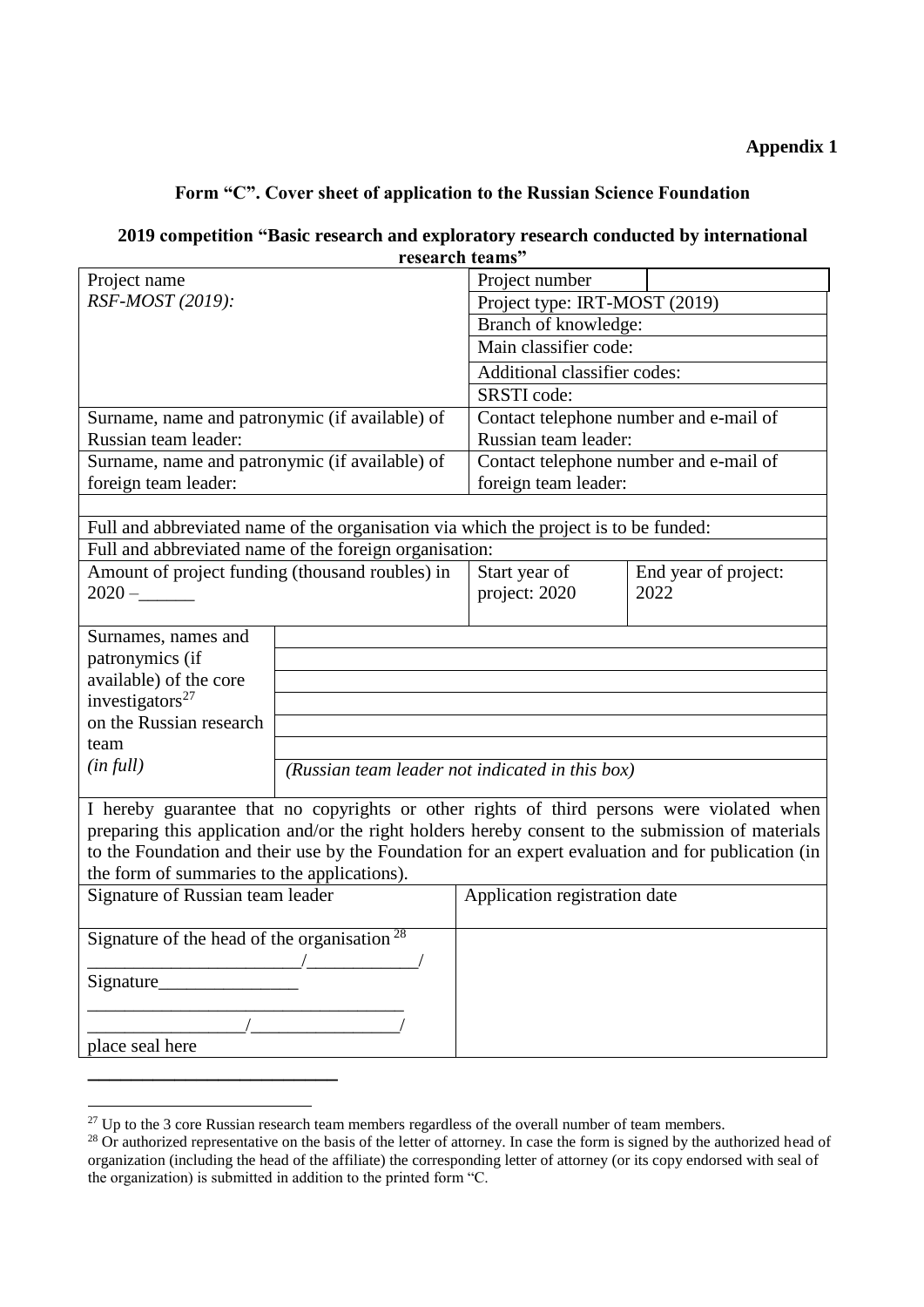#### **Information about the project**

1.1. Project name *in Russian in English*

- *1.2.* Priority area from the Strategy for Scientific and Technological Development of the Russian Federation (approved by the Decree of the President of the Russian Federation No. 642 dated December 1, 2016 "On the Strategy for Scientific and Technological Development of the Russian Federation")
- 1.3. Priority thematic area: Smart transport and telecommunications; Leading edge healthcare and medicine; Clean energy; AI; Societal challenges addressed by social sciences.
- 1.4. Compliance of the project with the priority thematic areas, description of the key research tasks with their rationale.

*in Russian in English*

- 1.4. Priority area for the development of science, technology and engineering in the Russian Federation, critical technology<sup>29</sup>:
- 1.5. Keywords (no more than 15 terms) *in Russian*

*in English*

1.6. Project summary<sup>30</sup> (no more than 2 pages, including brief description of the relevance and scientific novelty)

> *in Russian in English*

1.7. The anticipated results and their significance*<sup>31</sup>* [indicate the anticipated results and their scientific and social significance (assessment of the compliance of the planned results with the international standards of research and the ability for the practical use of the planned results of the project in the economy and social sector)]

> *in Russian in English*

- 1.8. The Russian research team<sup>32</sup> shall include:
	- investigators, participating in the project<sup>33</sup> (including leader), including
	- \_\_\_ investigators aged under 39 years, including:
	- full-time post-graduate students, adjuncts, interns and students.
- 1.9. The planned members of the international research team indicating the surnames, names and patronymics (if available) of the team members, their age at the time of the application's submission, their academic degrees, positions, primary workplaces and

<sup>&</sup>lt;sup>29</sup> Specified according to the list (Decree No. 899 of the President of the Russian Federation dated 7 July 2011) in the event that the subject of the project can be classified under one of the priority areas and contribute to the development of the critical technologies of the Russian Federation.<br><sup>30</sup> This information may be sublished on the Foundation's webs

<sup>&</sup>lt;sup>30</sup> This information may be published on the Foundation's website on the.<br><sup>31</sup> This information may be published on the Foundation's website on the

 $\frac{31}{32}$  This information may be published on the Foundation's website on the.

Any discrepancy in the members of the research team with the requirements of clause 14 of the competition documentation shall constitute grounds to deny an application for the competition.

In accordance with the requirements of p.12 of the competition documentation, the research team is comprised of 4 to 10 people. Regardless of whether the investigator has employment or civil relations with the organisation.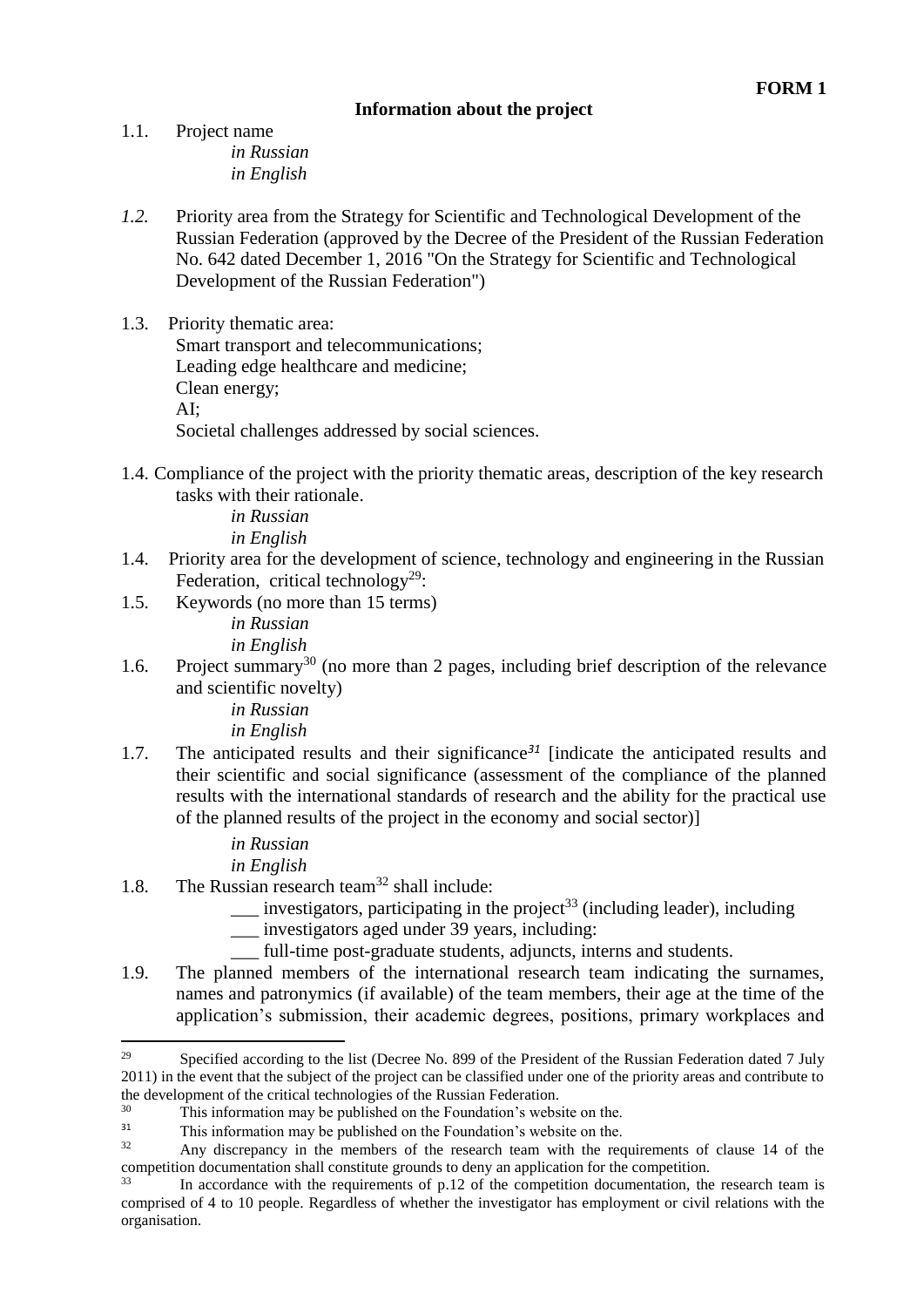forms of relations with the organisation (foreign organisation) (employment contract, civil contract) during the project implementation period. For the foreign research team members only relevant academic positions may be indicated.

*in Russian*

*in English*

Alignment of the professional level of the members of the research team to the tasks of the project.

1.10. The planned project funding amount by year  $34$ : by the Foundation:  $2020 - 2021 - 2021 - 2022 -$  (in thousand roubles); by the MOST:  $2020 - 2021 - 2021 - 3022 - 1$  (in thousand Taiwanese dollars).

1.11. Based on the project results and during its implementation, the Russian research team plans to publish<sup>35</sup> in Russian and foreign peer-reviewed scientific journals at least

\_\_ publications, including

\_\_ articles<sup>36</sup> indexed in the Web of Science or Scopus databases.

Information about planned publications, indicating the databases in which the publications are indexed - "Web of Science Core Collection", "Scopus", Russian Citation Index, other databases, and also specifying the type of publication - article, review, abstracts, monograph, other type.

1.12. The number of publications by members of the Russian research team published over the period from January 1, 2014 to the date of the application submission, . including \_\_\_ indexed in the Web of Science Core Collection or Scopus.

The number of publications by members of the foreign research team published over the period from January 1, 2014 to the date of the application submission, \_\_\_, including \_\_\_ indexed in the Web of Science Core Collection or Scopus.

1.13. File with the agreement to supply with necessary facilities and equipment for implementation of coordinated project, on plan and terms of the activities, to be implemented within the framework of the project, on the terms of use of results of intellectual activities, originated from collective creative work during the implementation of the project, , on the awareness on the requirements of the Foundation to the Russian research team<sup>37</sup>.

1.14. The full and abbreviated name of the foreign organisation.

1.15. Value-added from international cooperation.

The Russian team leader and head of organisation confirm that

All members of the Russian research team (including the Russian team leader) satisfy clauses 7, 8, 15 of the competition documentation;

– he will have employment relations with the organisation over the entire duration of the project's implementation;

when publishing the results of any research work performed as part of a project supported by the Foundation, the international research team shall mention the financial support received from the Foundation, the MOST, and indicate the organisation and the foreign organisation, through which the financing of the project is performed, and he also consents to the

 $34$ Any discrepancy in the planned project funding amount with the requirements of clause 11 of the competition documentation shall constitute grounds to deny an application for the competition.

Data is given for the entire project implementation period. Any discrepancy in the number of publications with the requirements of clause 18.2 of the competition documentation shall constitute grounds to deny an application for the competition.

<sup>&</sup>lt;sup>36</sup> In case of publication in the journal indexed in Web of Science Core Collection falling into the highest quartile (Q1) on the impact factor in JCR Science Edition and in Scopus SJR (Q1 is determined as by

http://www.scimagoir.com/ data), such publication is counted as two publications.

 $37$  In accordance with clause 13 of the competition documentation. The failure to submit this document or any discrepancies in its content with clause 13 of the competition documentation shall result in the rejection of the application.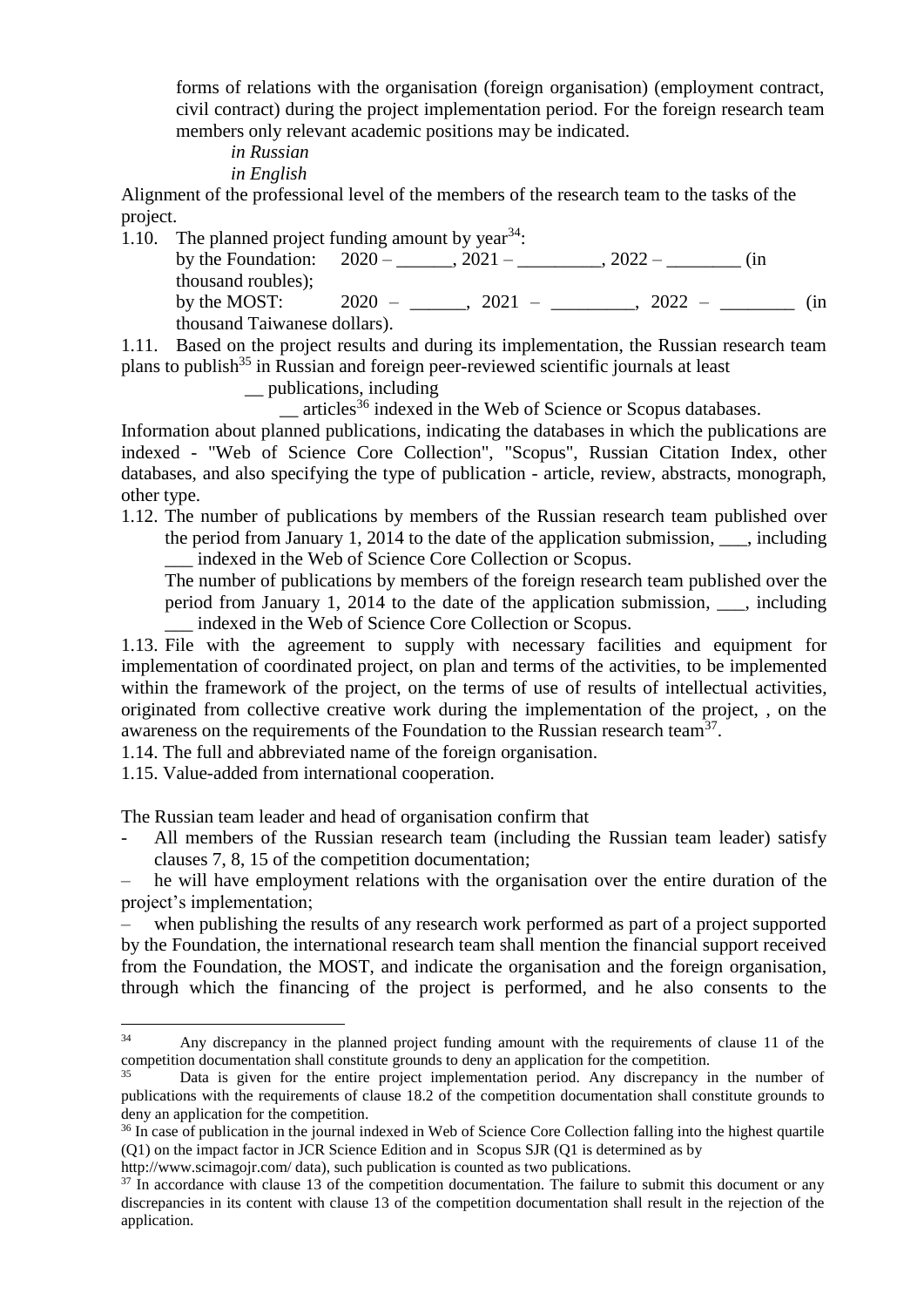Foundation and MOST publishing summaries and the anticipated results of the project and the relevant reports on the project's implementation, including publication on the Internet;

– the project shall not have any other funding sources over the entire duration of the practical implementation of the project using the grants from the Foundation and MOST, other than the grants from the Foundation and MOST;

– the project is not similar in scope to any project submitted concurrently for the competitions of research foundations and other organisations (except those specified by the competition documentation);

– the project contains no information that constitutes a state secret or other restricted information that is to be protected in accordance with the legislation of the Russian Federation;

– the proportion of Russian research team members aged under and including 39 years shall be at least 50 percent of the total number of Russian research team members over the entire duration of the practical implementation of the project;

– in timely manner they will submit to the Foundation annually the scientific report about the implementation of the project and the financial report about the targeted use of the grant.

#### **Signature of the Russian team leader**

**Signature of the designated**<sup>38</sup> , **representative of organisation**

Seal of the organisation (if it exists)

<sup>&</sup>lt;sup>38</sup> In case of signing the form by an authorized representative of the organization, a power of attorney is attached to the printed copy of the application (a copy of the administrative document or power of attorney certified by the seal of the organization).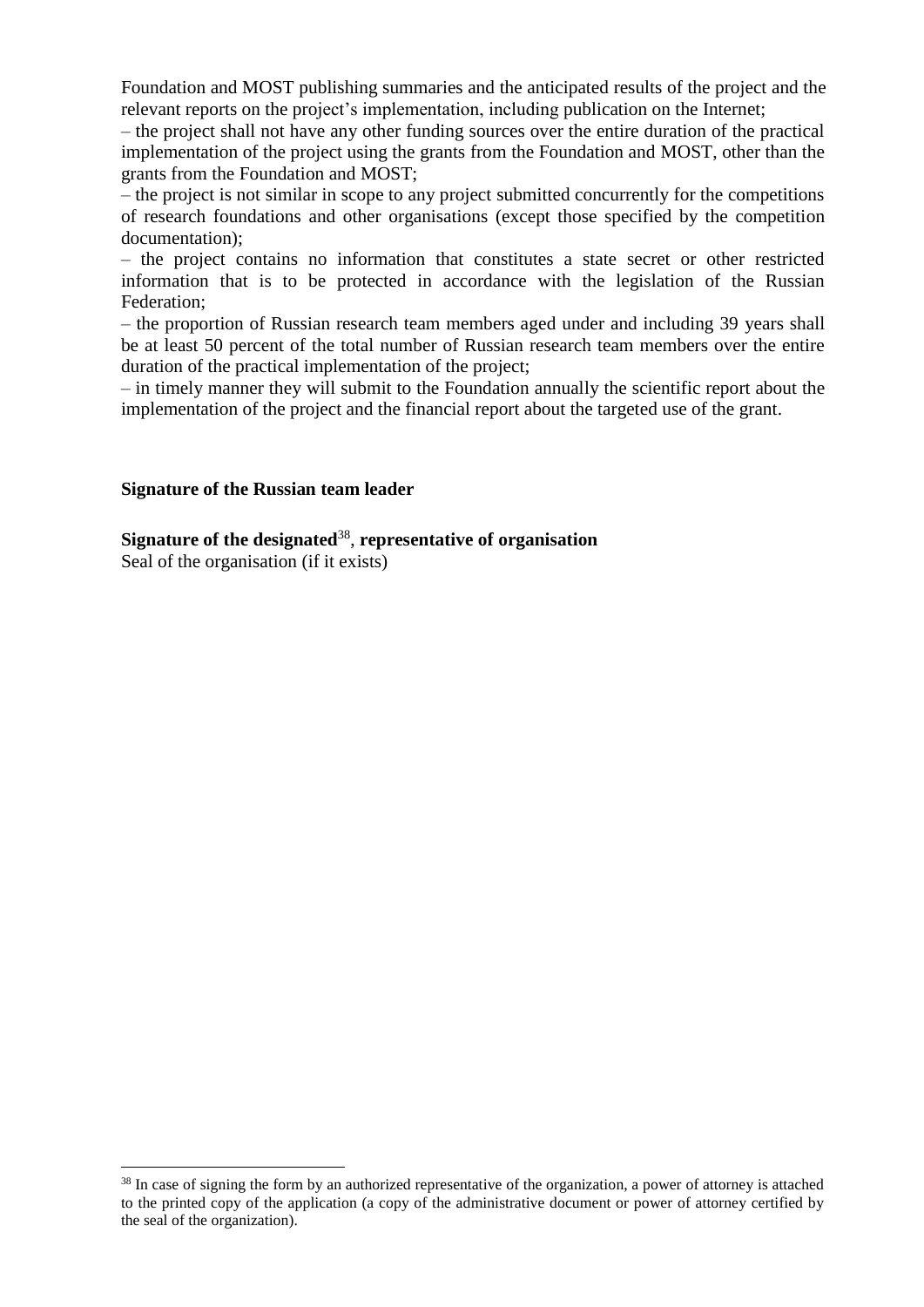#### **Information about the Russian team leader**

2.1. Surname, name and patronymic (if available)

*in Russian surname and initials in English WoS ResearcherID<sup>39</sup> (if any) ScopusAuthorID<sup>40</sup> (if any)*

- 2.2. Date of birth of the Russian team leader *(given in figures – date, month, year)*
- 2.3. Citizenship
- 2.4. Academic degree, year conferred $41$
- 2.5. Awards and prizes for scientific activities, membership in leading scientific communities (if any), involvement in the editorial boards of leading peer-reviewed scientific publications (if any), involvement in the organising committees or programme committees of renowned international conferences and other experience organising international events.
- 2.6. Primary place of employment at the time of the application's submission position and full name of the organisation (abbreviated name of the organisation) $42$ .
- 2.7. Area of scientific interests keywords *(no more than 15 keywords)*

*in Russian in English*

- 2.8. Area of scientific interests Foundation classifier codes
- 2.9. A list of publications by the Russian team leader published over the period from January 1, 2014 to the date of the application submission that confirms compliance with the terms of clause 10 of the competition documentation<sup>43</sup>. *in English<sup>44</sup>*

The list contains \_\_\_\_ publications in journals indexed in the Web of Science or Scopus The list contains \_\_\_\_\_ publications in journals that belong to Q1 by the impact factor JCR Science Edition or JCR Social Sciences Edition, by Scopus SJR<sup>45</sup>.

2.10. The main scientific results over the period from January 1, 2014 *(the results must be confirmed by information from the application, for example publications) in Russian in English*

<sup>39</sup> Can be obtained from www.ResearcherID.com.

<sup>&</sup>lt;sup>40</sup> Scopus AuthorID is generated in Scopus automatically as soon as there is at least one publication of the author in this database. AuthorID can be obtained from the author's profile, which becomes visible if you click on the name of the author by the author search in the Scopus database.

<sup>&</sup>lt;sup>41</sup> If there are multiple academic degrees, specify the one that best matches the subject of the project.

<sup>&</sup>lt;sup>42</sup> The Russian team leader may not necessarily be an employee of the organisation at the time of the application's submission, but must conclude an employment contract with the organisation if victorious in the competition. If the Russian team leader is not a citizen of the Russian Federation, an organization shall complete all the procedures to comply with the legislation of the Russian Federation for employment of foreign nationals.

<sup>&</sup>lt;sup>43</sup> It is sufficient to cite references to publications in an amount equal to the threshold established in the competition documentation. In case of publication in journals indexed in the database of the Web of Science Core Collection or Scopus, included in the first quartile (Q1) by the impact factor JCR Science Edition or JCR Social Sciences Edition, by Scopus SJR (Q1) is determined by the database available at http://www.scimagojr.com/), this publication in this paragraph is indicated as one publication, but is counted as two publications. It should be noted that the publication belongs to Q1 and the exact year the publication belongs to Q1. Any discrepancy in the number of publications cited in the list and/or numerically in the line below with the requirements of clause 9 of the competition documentation shall constitute grounds to deny an application for the competition.

<sup>&</sup>lt;sup>44</sup> For Russian language names, the information shall be given in Russian with a translation into English. It must also be clear that the same document is being cited (*for example, add the word "translation"*).

<sup>45</sup> Q1 is determined by the database http://www.scimagojr.com/.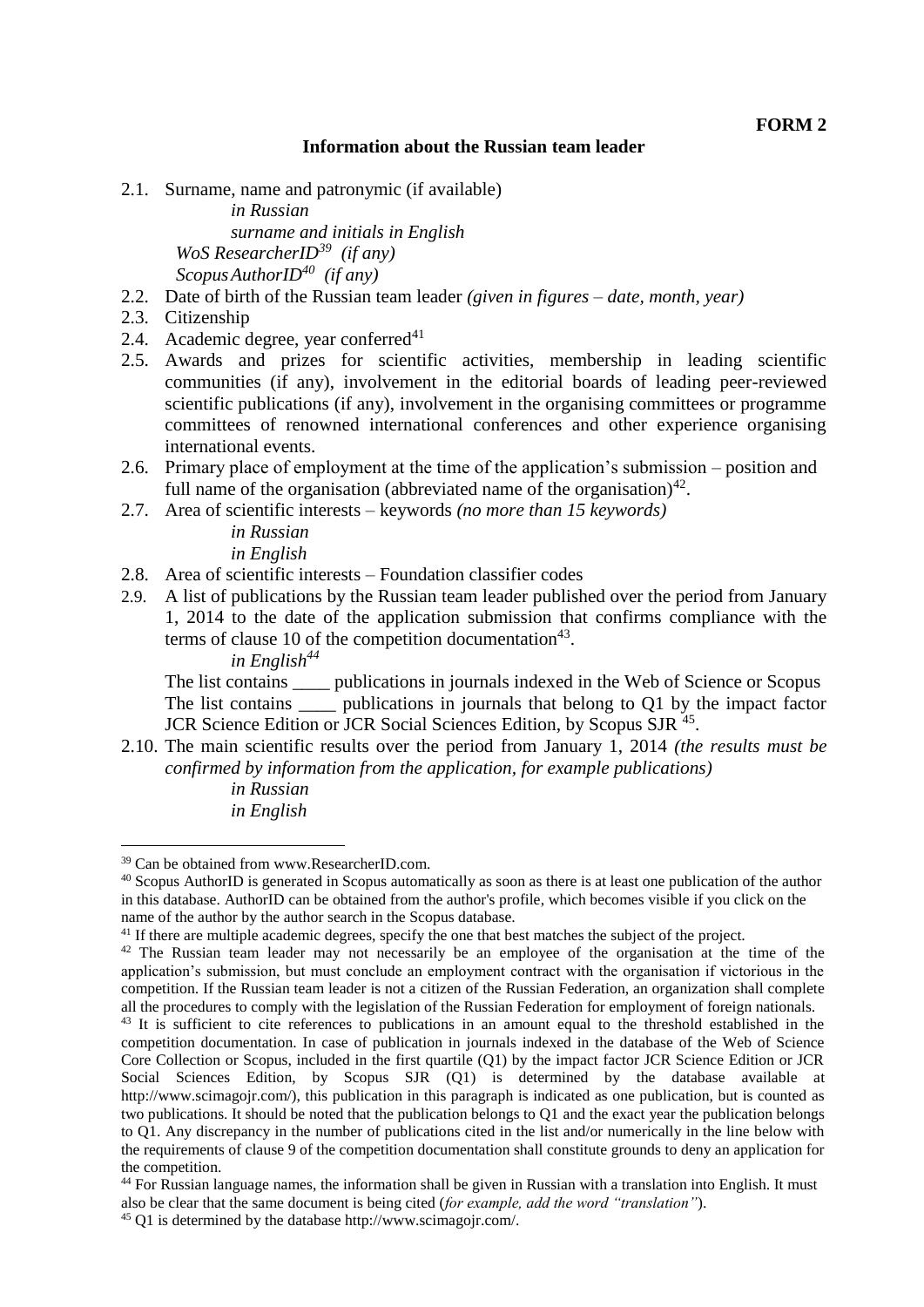2.11. The total number of publications published over the period from January 1, 2014,  $\qquad \qquad$ including:

\_\_\_\_ –indexed in the Web of Science or Scopus.

- The list contains  $\qquad$  publications in the journals from the first quartile (Q1) by the impact factor JCR Science Edition or JCR Social Sciences Edition, by Scopus SJR<sup>46</sup>.
- 2.12. An additional list of publications published over the period from January 1, 2014<sup>47</sup> *[monographs, legally protected results of intellectual activity, publications in leading peer-reviewed scientific titles, publications indexed in the Web of Science Core Collection or Scopus citation systems; no more than 10 publications cited; if published on the Internet a link shall be provided (mandatory for publications in indexed journals); specify the impact factor of the scientific publication (according to the JCR Science Edition or JCR Social Sciences Edition), if any]. in English*
- 2.13. Research projects management experience *(specify the name of the foundations (organisations), numbers, project names and completion period for the last 5 years).*

Including projects funded by RSF (if any): as the leader of the project  $(s)^{48} N_2$ ,  $N_2$ ,  $N_2$ 

as the core investigator of the project (s)  $\mathcal{N}_{\mathfrak{D}}$  \_\_\_\_\_\_\_\_\_\_\_\_,  $\mathcal{N}_{\mathfrak{D}}$ 

2.14. Planned involvement in research projects (in any position) in 2019. Total number –  $\frac{1}{\sqrt{2}}$ , including: management –  $\frac{1}{\sqrt{2}}$ , participation as an investigator –  $\frac{1}{\sqrt{2}}$ , specifically:

*(also specify the grantors or project customers and funding source, for example – government objective of a founder, grants from the RFBR, PRF, RSF and other foundations, government contract (customer, programme), other economic contract and other grants and subsidies).*

\_\_\_\_\_\_\_\_\_\_\_\_\_\_\_\_\_\_\_\_\_\_\_\_\_\_\_\_\_\_\_\_\_\_\_\_\_\_\_\_\_\_\_\_\_\_\_\_\_\_\_\_\_\_\_\_\_\_\_\_\_\_\_\_\_\_\_\_\_

- 2.15. The proportion of working time that is to be devoted to the management of this project if victorious in the competition  $-\underline{\hspace{2cm}}$  percent<sup>49</sup>.
- 2.16. The anticipated form of employment relationship with the organization through which the funding will be provided:

*The organization will be the main place of work (not distant mode); The employment contract for part-time (not distant mode); The employment contract for the distant work.*

- 2.17. Involvement in educational activities in the past 5 years *(specify information about supervision of the post-graduate students and the preparation and teaching educational courses at Russian and foreign universities).*
- 2.18. Mailing address
- 2.19. Contact telephone number
- 2.20. E-mail

1

- 2.21. Involvement in the project: Russian (foreign) team leader
- 2.22. Files with additional information<sup>50</sup> *(CV, other additional information, which may be useful in opinion of the Russian team leader for decision-making on the feasibility of funding the project)*.

I have read and agree with the conditions of the Russian Science Foundation's competition. I confirm my participation in the project.

<sup>46</sup> Q1 is determined by the database http://www.scimagojr.com/.

<sup>&</sup>lt;sup>47</sup> Clause is not mandatory. Publications that indicate scientific qualification and achievements may be cited, including the publications specified in clause 2.9 of this form.

<sup>48</sup> Or the leader of an area of the organisation's integrated research programme

<sup>&</sup>lt;sup>49</sup> I.e., from full-time employment within the framework of employment or civil relations. Therefore, employment in spare time from primary work must also be taken into account.

<sup>&</sup>lt;sup>50</sup> In pdf format, up to 3 Mb.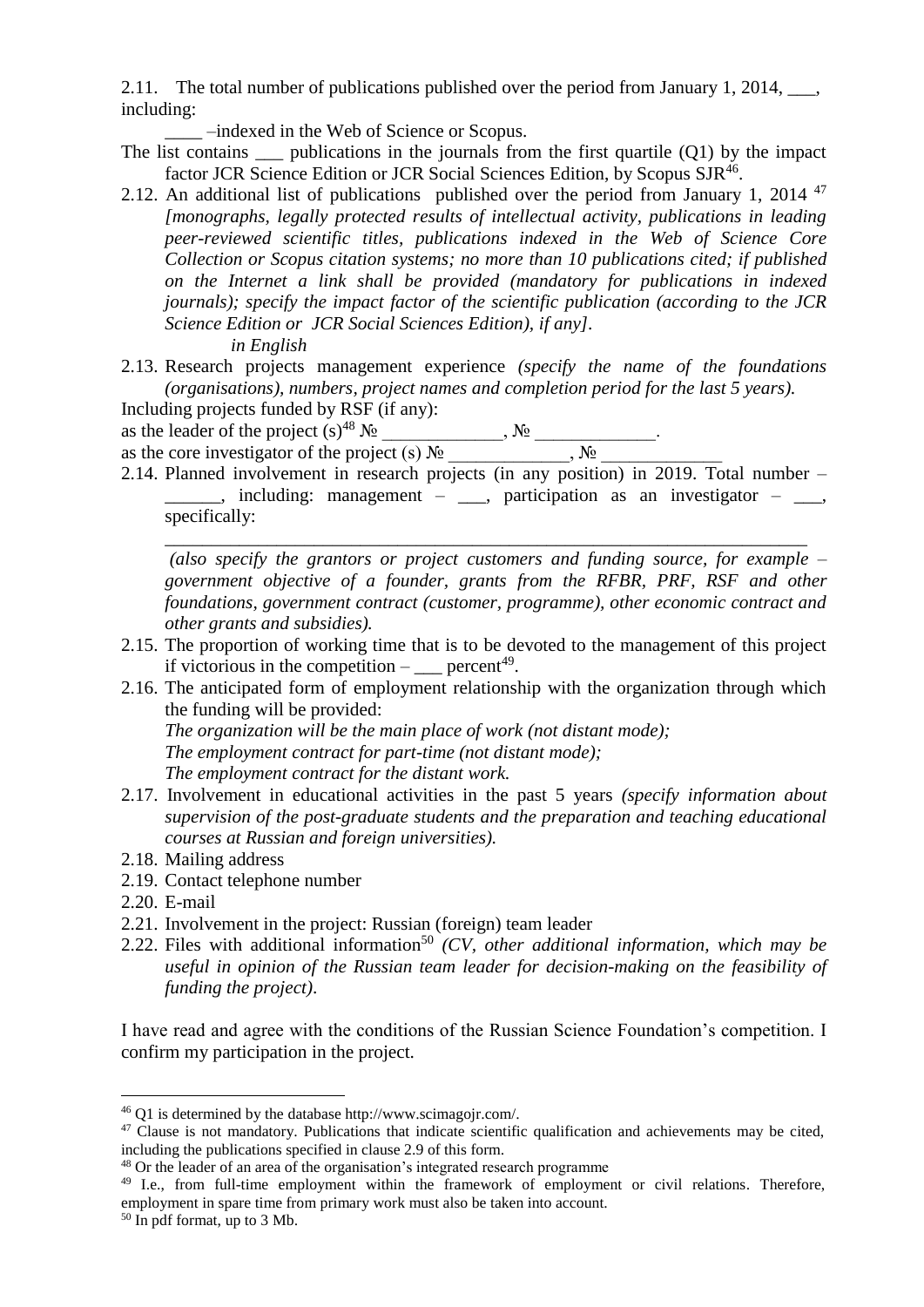| Surname, name                                                |  |
|--------------------------------------------------------------|--|
| <b>Identification document</b><br>(type, number, issue date, |  |
| issuing authority, please<br>print)                          |  |
|                                                              |  |
| <b>Home address</b>                                          |  |
|                                                              |  |
|                                                              |  |

#### **Personal Data Operator** Russian Science Foundation

I consent<sup>51</sup> to the processing of the personal data I have provided in the present application form. The processing of the personal Data by the Russian Science Foundation (address: Moscow, ul. Solyanka, d. 14, str. 3)in the form of collecting, storing, clarifying, using, blocking, distributing data on the official website of the Russian Science Foundation, transferring and destroying, for the purpose of examining applications for competitions held by the Russian Science Foundation, examining projects and programs funded by the Russian Science Foundation, preparation of analytical materials about competitions, long-term storage of documented information on participants of programs that received funding from the Russian Science Foundation; accessible disclosure of information on the programs and project leaders funded by the Russian Science Foundation. This processing of my data can be carried out for 75 years since the date of filling this form in printed form. The storage of this form can be entrusted to OOO RAYSVOLF (107150, Moscow, Boitsovaya Str., 22), which provides the Russian Scientific Foundation with archival documents storage services. This consent may be revoked by filing a request to terminate processing of personal data to the address specified above. The application should contain the number of the identity document of the personal data subject; information on the date of issue of that document and the issuing body, as well as the personal signature of the subject of personal data.

#### **Signature of Russian team leader**

**Date of signature**

<sup>&</sup>lt;sup>51</sup> In accordance with the requirements of Federal Law No. 152-FZ dated 27 July 2006 "On Personal Data".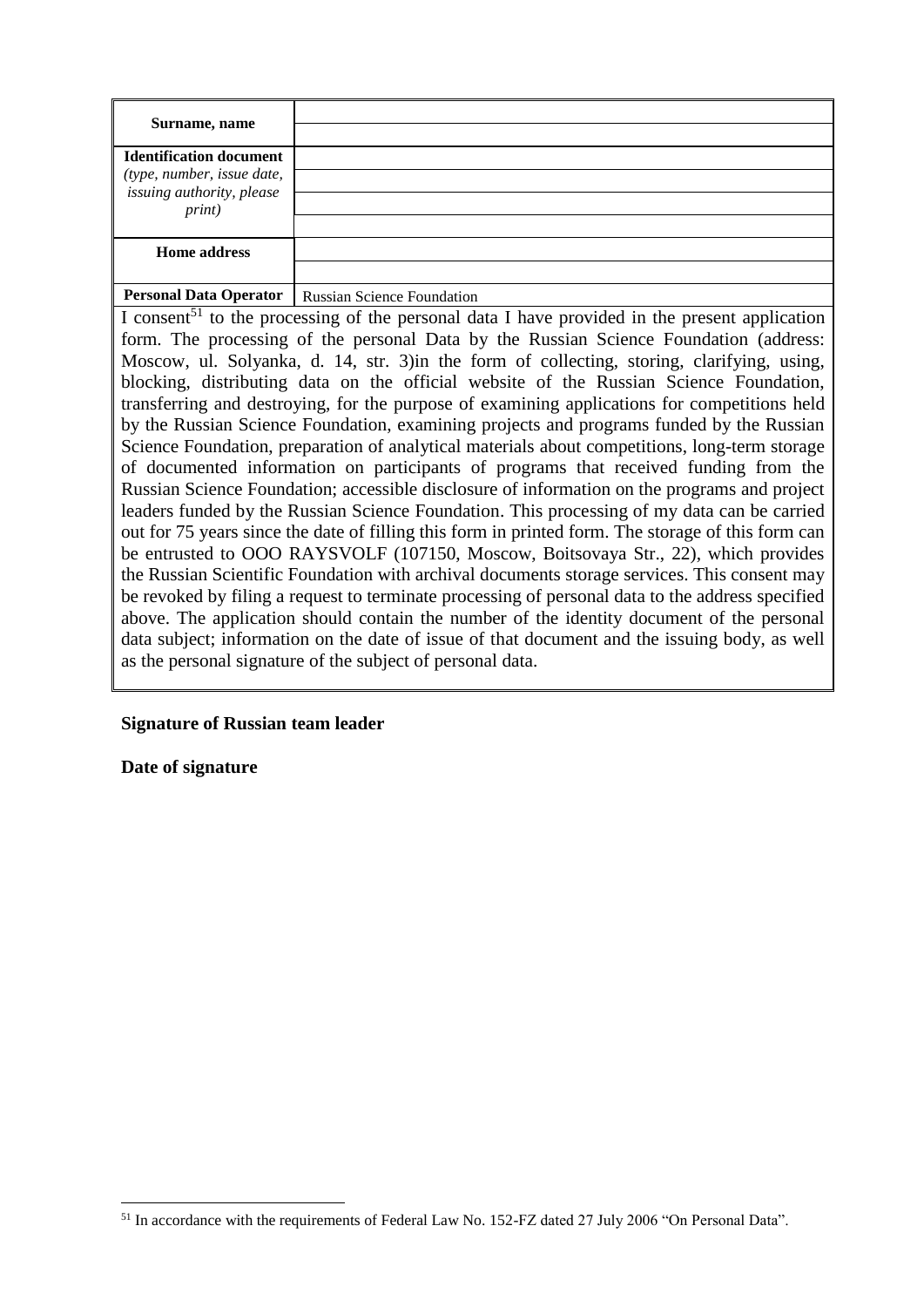#### **Information about the foreign team leader<sup>52</sup>**

2.1. Surname, name and patronymic (if available)

*in Russian surname and initials in English WoS ResearcherID<sup>53</sup> (if any) ScopusAuthorID<sup>54</sup> (if any)*

- 2.2. Citizenship
- 2.3. Academic degree, year conferred<sup>55</sup>
- 2.4. Awards and prizes for scientific activities, membership in leading scientific communities (if any), involvement in the editorial boards of leading peer-reviewed scientific publications (if any), involvement in the organising committees or programme committees of renowned international conferences and other experience organising international events.
- 2.5. Primary place of employment at the time of the application's submission position and full name of the organisation.
- 2.6. Area of scientific interests keywords *(no more than 15 keywords) in English*
- 2.7. Area of scientific interests Foundation classifier codes
- 2.8. The main scientific results over the period from January 1, 2014 *(the results must be confirmed by information from the application, for example publications) in English*
- 2.9. The total number of publications published over the period from January 1, 2014, \_\_\_, including:

\_\_\_\_ – indexed in the Web of Science Core Collection or Scopus.

2.10. A list of publications published over the last 5 years<sup>56</sup> [monographs, legally protected *results of intellectual activity, publications in leading peer-reviewed scientific titles, publications indexed in the Web of Science Core Collection or Scopus citation systems; no more than 10 publications cited; if published on the Internet a link shall be provided (mandatory for publications in indexed journals); specify the impact factor of the scientific publication (according to the JCR Science Edition or JCR Social Sciences Edition), if any].*

*in English*

2.11. E-mail

1

2.12. Involvement in the project: foreign team leader

#### **Signature of foreign team leader**

<sup>52</sup> Should be provided by the Russian team leader

<sup>53</sup> Can be obtained from www.ResearcherID.com.

<sup>54</sup> Scopus AuthorID is generated in Scopus automatically as soon as there is at least one publication of the author in this database. AuthorID can be obtained from the author's profile, which becomes visible if you click on the name of the author by the author search in the Scopus database.

<sup>&</sup>lt;sup>55</sup> If there are multiple academic degrees, specify the one that best matches the subject of the project.

<sup>56</sup> Clause is not mandatory. Publications demonstrating scientific qualification and achievements may be cited.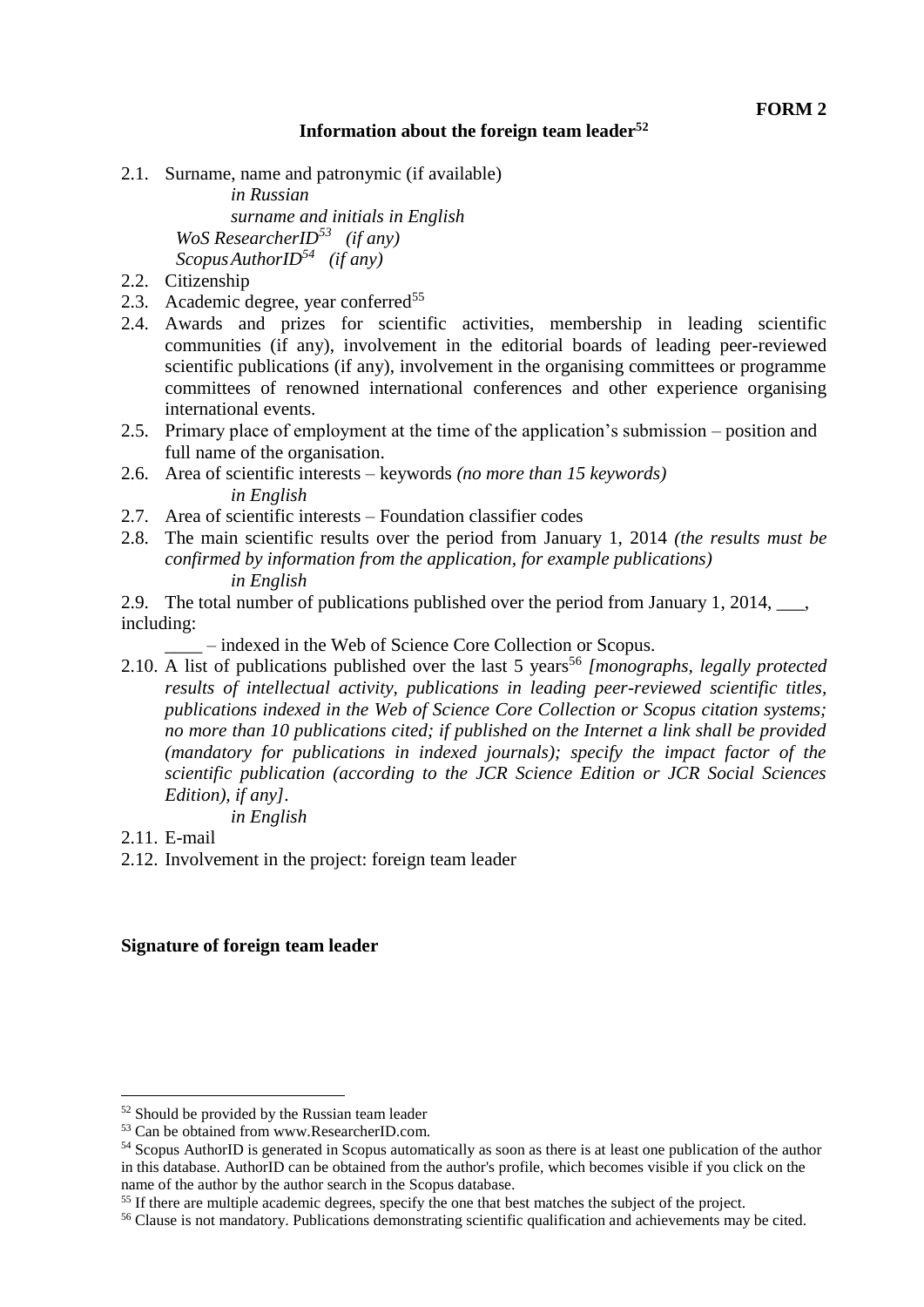#### **Information about the core investigator of the project<sup>57</sup>**

2.1. Surname, name and patronymic (if available)

*in Russian surname and initials in English WoS ResearcherID<sup>58</sup> (if any) ScopusAuthorID<sup>59</sup> (if any)*

- 2.2. Date of birth *(given in figures – date, month, year)*
- 2.3. Citizenship
- 2.4. Academic degree $60$ , year conferred
- 2.5. Awards and prizes for scientific activities, membership in leading scientific communities (if any) and involvement in the editorial boards of leading peer-reviewed scientific publications (if any).
- 2.6. Primary place of employment at the time of the application's submission position and full name of the organisation (abbreviated name of the organisation)
- 2.7. Area of scientific interests keywords *(no more than 15 keywords)*

*in Russian in English*

- 2.8. Area of scientific interests Foundation classifier codes
- 2.9. The total number of publications over the period from January 1, 2014, \_\_\_, including: \_\_\_\_ –indexed in the Web of Science Core Collection or Scopus.
- 2.10. A list of publications over the last 5 years<sup>61</sup> [monographs, legally protected results of *intellectual activity, publications in leading peer-reviewed scientific titles, publications, indexed in the Web of Science Core Collection or Scopus citation systems; no more than 10 publications cited; if published on the Internet a link shall provided (mandatory for publications in indexed journals); specify the impact factor of the scientific publication (according to the JCR Science Edition or JCR Social Sciences Edition) , if any]. in English<sup>62</sup>*
- 2.11. The experience of management with research projects and involvement therewith *(specify the name of the foundations (organisations), numbers, project names and deadlines for the last 5 years).*
- 2.12. Planned involvement in research projects (in any capacity) in 2019 Total number  $\Box$ , including: management –  $\Box$ , participation as an investigator –  $\Box$ , specifically:

\_\_\_\_\_\_\_\_\_\_\_\_\_\_\_\_\_\_\_\_\_\_\_\_\_\_\_\_\_\_\_\_\_\_\_\_\_\_\_\_\_\_\_\_\_\_\_\_\_\_\_\_\_\_\_\_\_\_\_\_\_\_\_\_\_\_\_\_\_ \_\_\_\_\_\_\_\_\_\_\_\_\_\_\_\_\_\_\_\_\_\_\_\_\_\_\_\_\_\_\_\_\_\_\_\_\_\_\_\_\_\_\_\_\_\_\_\_\_\_\_\_\_\_\_\_\_\_\_\_\_\_\_\_\_\_\_\_\_

*(also specify the grantors or project customers and funding source, for example – government objective of a founder, grants from the RFBR, PRF, RSF and other foundations, government contract (customer, programme), other economic contract and other grants and subsidies).*

<sup>&</sup>lt;sup>57</sup> This form is only to be completed by the core investigators of the Russian research team named in form C (up to 3 persons).

<sup>58</sup> Can be obtained from www.ResearcherID.com.

<sup>59</sup> Scopus AuthorID is generated in Scopus automatically as soon as there is at least one publication of the author in this database. AuthorID can be obtained from the author's profile, which becomes visible if you click on the name of the author by the author search in the Scopus database.

If there are multiple academic degrees, specify the one that best matches the subject of the project.  $61$  This item is not a required one. There may be indicated publications that testify the scientific qualifications and achievements.

<sup>62</sup> For Russian language names, the information shall be given in Russian with a translation into English. It must also be clear that the same document is being cited (*for example, add the word "translation"*).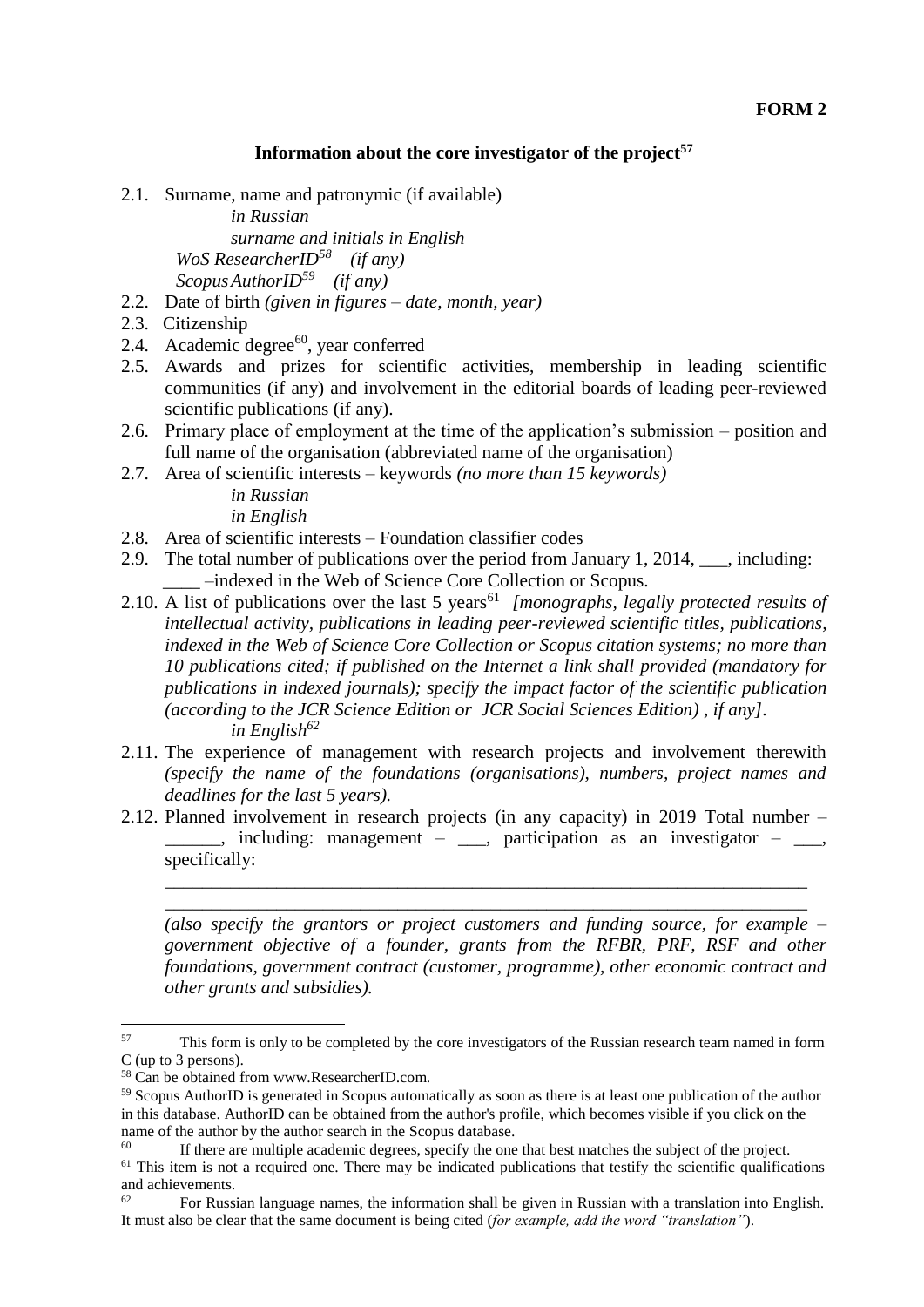- 2.13. The proportion of working time that is to be devoted to the management of this project if victorious in the competition  $-\underline{\hspace{2cm}}$  percent<sup>63</sup>.
- 2.14. Involvement in educational activities *(specify information about management by postgraduate students and the preparation and delivering new educational courses at Russian and foreign universities).*
- 2.15. In 2017 and 2018 management experience for research projects funded by RSF including the projects of the organisation's integrated research programme (if any).
	- as the leader of the project  $(s)^{64}$   $\mathcal{N}_2$  ,  $\mathcal{N}_3$  ,  $\mathcal{N}_4$
	- as the core investigator of the project (s)  $\mathcal{N}_2$  \_\_\_\_\_\_\_\_\_\_\_,  $\mathcal{N}_2$
- 2.16. Contact telephone number and e-mail.
- 2.17. Involvement in the project: Core investigator of the project.

I have read and agree with the conditions of the Russian Science Foundation's competition. I confirm my participation in the project.

| Surname, name                                                                                      |                                                                                                           |  |
|----------------------------------------------------------------------------------------------------|-----------------------------------------------------------------------------------------------------------|--|
| <b>Identification document</b>                                                                     |                                                                                                           |  |
| (type, number, issue date,                                                                         |                                                                                                           |  |
| issuing authority, please                                                                          |                                                                                                           |  |
| <i>print</i> )                                                                                     |                                                                                                           |  |
|                                                                                                    |                                                                                                           |  |
| <b>Home address</b>                                                                                |                                                                                                           |  |
|                                                                                                    |                                                                                                           |  |
|                                                                                                    | Personal Data Operator   Russian Science Foundation                                                       |  |
|                                                                                                    | I consent <sup>65</sup> to the processing of the personal data I have provided in the present application |  |
| form. The processing of the personal Data by the Russian Science Foundation (address:              |                                                                                                           |  |
| Moscow, ul. Solyanka, d. 14, str. 3) in the form of collecting, storing, clarifying, using,        |                                                                                                           |  |
|                                                                                                    | blocking, distributing data on the official website of the Russian Science Foundation,                    |  |
| transferring and destroying, for the purpose of examining applications for competitions held       |                                                                                                           |  |
| by the Russian Science Foundation, examining projects and programs funded by the Russian           |                                                                                                           |  |
| Science Foundation, preparation of analytical materials about competitions, long-term storage      |                                                                                                           |  |
| of documented information on participants of programs that received funding from the               |                                                                                                           |  |
| Russian Science Foundation; accessible disclosure of information on the programs and project       |                                                                                                           |  |
| leaders funded by the Russian Science Foundation. This processing of my data can be carried        |                                                                                                           |  |
| out for 75 years since the date of filling this form in printed form. The storage of this form can |                                                                                                           |  |
| be entrusted to OOO RAYSVOLF (107150, Moscow, Boitsovaya Str., 22), which provides                 |                                                                                                           |  |
| the Russian Scientific Foundation with archival documents storage services. This consent may       |                                                                                                           |  |
| be revoked by filing a request to terminate processing of personal data to the address specified   |                                                                                                           |  |
| above. The application should contain the number of the identity document of the personal          |                                                                                                           |  |
| data subject; information on the date of issue of that document and the issuing body, as well      |                                                                                                           |  |
| as the personal signature of the subject of personal data.                                         |                                                                                                           |  |

#### **Signature of core project investigator**

**Date of signature**

 $^{63}$  I.e., from full-time employment within the framework of employment or civil relations. Therefore, employment in spare time from primary work must also be taken into account.

<sup>&</sup>lt;sup>64</sup> Or the leader in an area of the organisation's integrated research programme.

<sup>&</sup>lt;sup>65</sup> In accordance with the requirements of Federal Law No. 152-FZ dated 27 July 2006 "On Personal Data".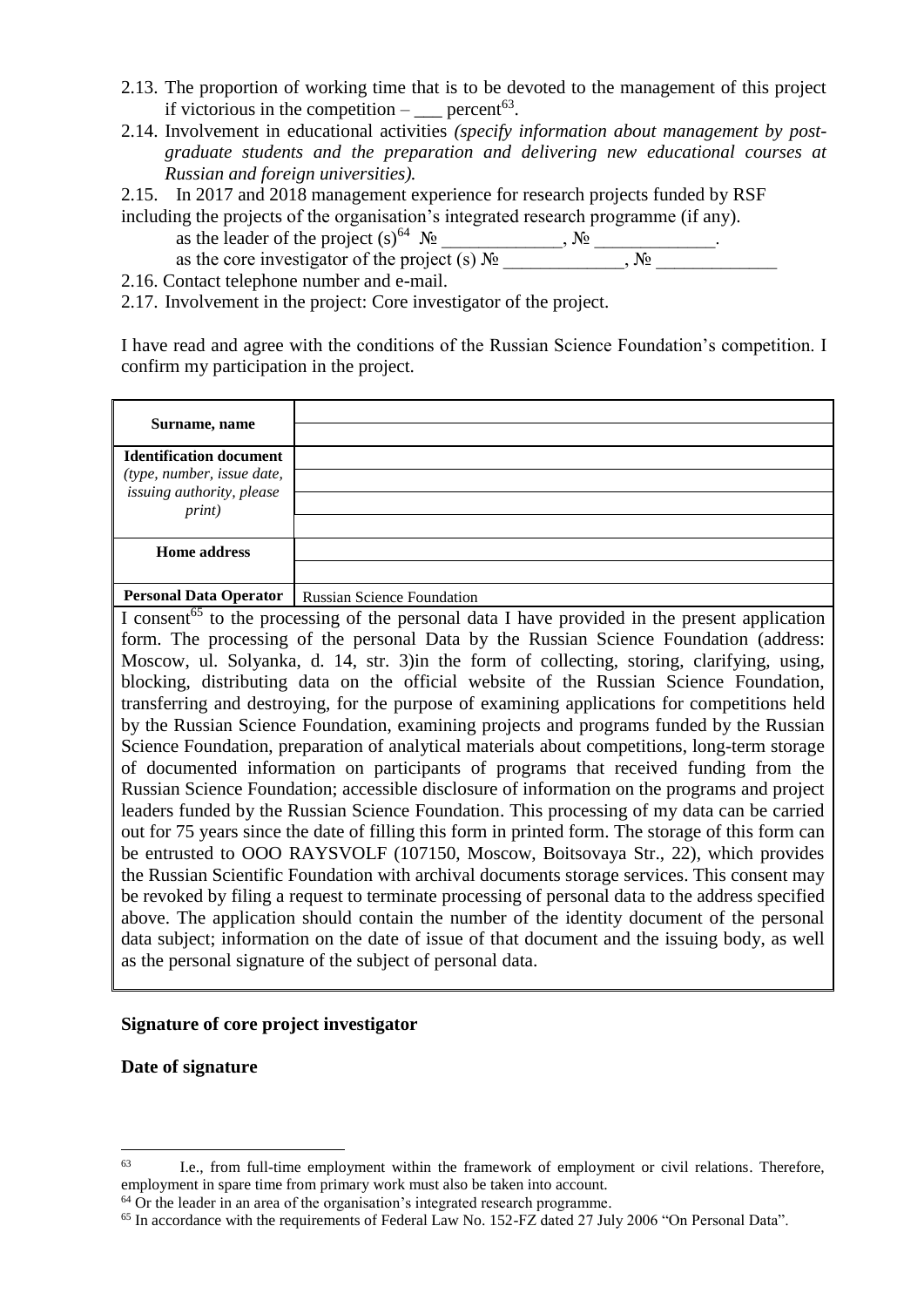#### **Information about the organisation**

(given for the organisation via which funding is provided)

- 3.1. Full name *(given in accordance with registration documents)*
- 3.2. Abbreviated name
- 3.3. Name in English
- 3.4. Form of incorporation (specify for OKOPF*)*
- 3.5. Ownership form (*specify for OKFS)*
- 3.6. Departmental affiliation
- 3.7. INN, OGRN, OKPO
- 3.8. Address
- 3.9. Actual address
- 3.10. Constituent entity of the Russian Federation
- 3.11. Position, surname, name and patronymic (if available) of organisation head
- 3.12. Contact telephone number
- 3.13. E-mail

The head of the organisation confirms that:

– he has read the conditions of the Foundation's competition and consents to the funding of the project via the organisation if it is supported.

- he agrees with clauses 9, 16, 35-38 of this competition documentation, other terms of the competition;

- he confirms the information on the project leader in this application;

– the organisation shall meet the obligations for payment of taxes to all budgets and mandatory payments to public extra-budgetary funds, is financially reliable, is not in the process of liquidation, has not been declared insolvent (bankrupt), does not have seized property and its economic activities have not been suspended.

– in the event application is declared the winner, the organisation shall undertake the following obligations:

– to conclude civil or employment (fixed-term) contracts with the members of the Russian research team<sup>66</sup>:

– to pay the Russian research team members remuneration for the work performed on the project under orders from the Russian team leader;

– annually submit a report on the proper use of the Russian Science Foundation's grant in a timely manner.

The organisation head guarantees:

1

that each member of the Russian research team will receive remuneration for the implementation of the project;

– that the total amount of annual remuneration for a member of the Russian research team shall not exceed 30 percent of the total annual remuneration for all members of the Russian research team<sup>67</sup>:

– that the amount of annual remuneration for Russian research team members aged under and including 39 years shall not be less than 35 percent of the total annual remuneration

<sup>&</sup>lt;sup>66</sup> If such contracts have not been previously concluded. If a member of a research team is not a citizen of the Russian Federation, the organization must comply with all procedures in accordance with respective legislation of the Russian Federation when employing foreign nationals.

Including guarantees established by the legislation of the Russian Federation, deductions on insurance premiums for mandatory pension insurance, for mandatory medical insurance and for mandatory social insurance in the event of temporary disability and in connection with maternity and for mandatory social insurance against accidents at work and occupational diseases.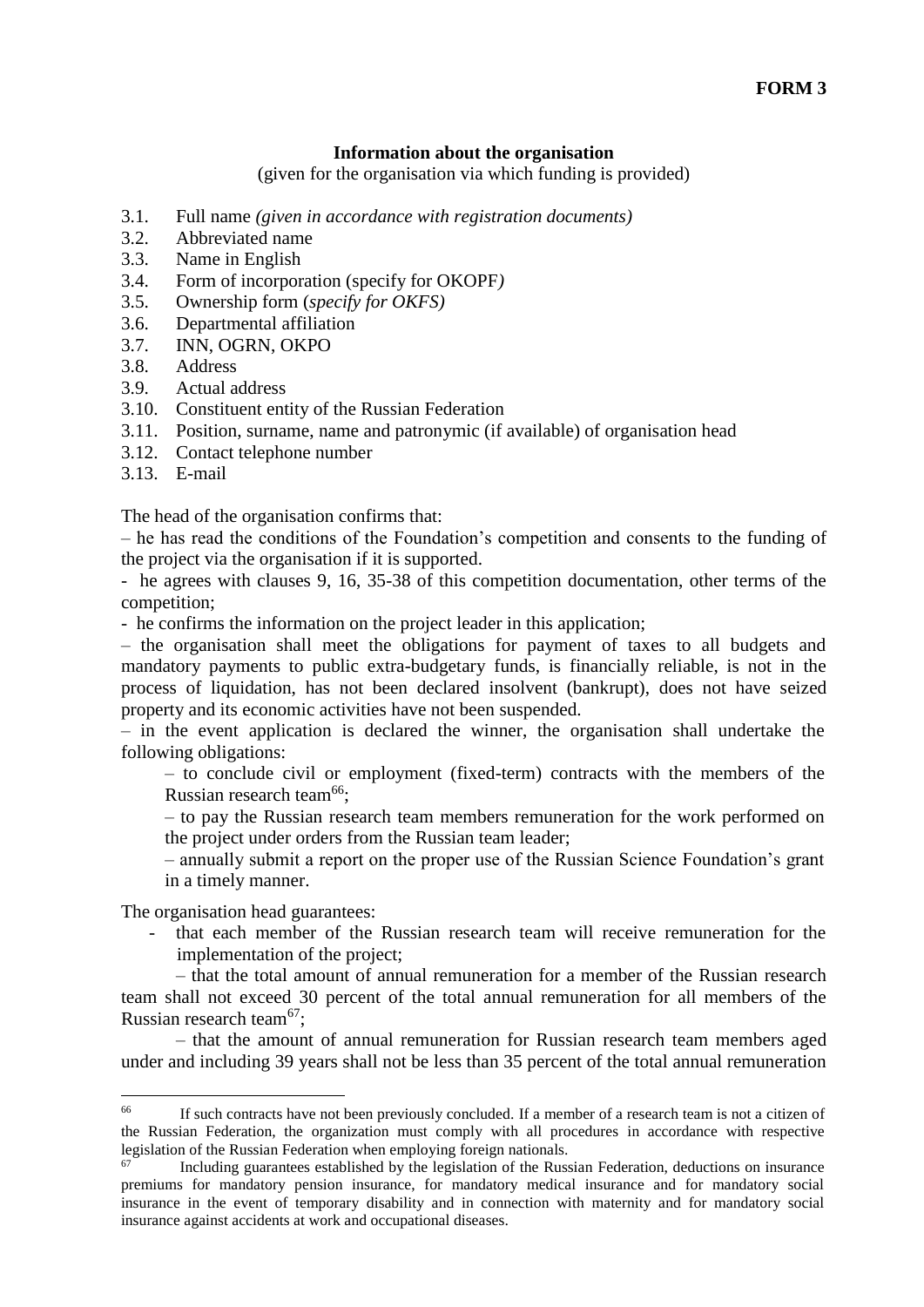for all Russian research team members;

– the provision of the necessary facility and access to the available experimental base for research;

- that the total number of members of the Russian research team (together with the team leader) will not exceed 10.

**Signature of the head of the organisation** (authorised representative acting on the basis of a power of attorney)<sup>68</sup> and **seal of the organisation (if exists).**

<sup>&</sup>lt;sup>68</sup> If the form is signed by an authorised representative of the organisation, the power of attorney shall be attached to the hard copy of the application (copy of the power of attorney certified by the organisation's seal).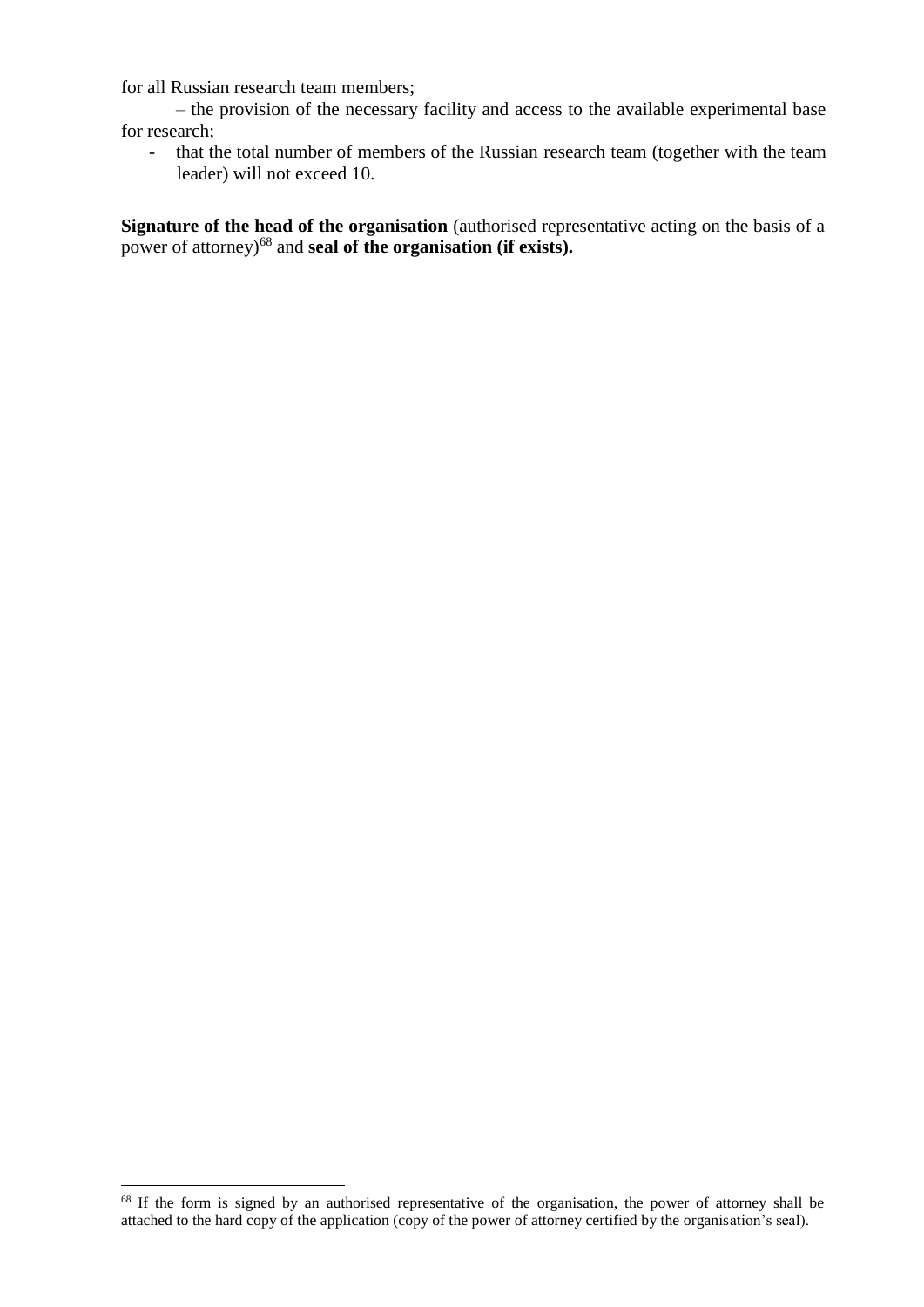#### **Scope of project <sup>69</sup>**

- 4.1. Scientific problem to be solved by the project
- 4.2. Relevance of the problem for the given branch of knowledge and the scientific significance of the problem's solution
- 4.3. Specific objective within the problem that the project is to solve and its scope
- 4.4. Scientific novelty of the objective, substantiation of the achievability of the solution to the objective and the feasibility of obtaining the planned results
- 4.5. Current state of research on the problem and the main areas of research in international science, main international scientific competitors
- 4.6. Proposed methods and approaches, general work plan for the entire project implementation period and the anticipated results *(at least 2 pages; including an indication of the specific anticipated results by year; general plan given with a breakdown by year)*

Information on the planned creation of a new or improvement of the products (goods, works, services) planned as a result of the project implementation, the creation of new or improvement of the applied technologies

- 4.7. The scientific groundwork on the project available to the international research team, experience in collaborative project implementation *(specify previously obtained results as well as programmes and methods developed)*
- 4.8. Lists of equipment, materials, information and other resources available to the Russian and international research team to complete the project *(including a description of the need to use them for the project's implementation).*
- 4.9. The working plan of the Russian research team for the first year of implementation *(also specify planned business trips (expeditions) as part of the project).*
- 4.10. Planned scope of work for the first year for each core investigator of the Russian research team *(including the Russian team leader).*
- 4.11. The specific scientific results anticipated at the end of the first year *(the presentation form must provide the ability to conduct an expert evaluation of the results and assess the degree of completion stated in the draft work plan).*
- 4.12. List of equipment, materials, information and other resources for the project's implementation that are planned to be acquired by the Russian research team using the Foundation's grant *(including a description of the need to use them for the project's implementation)*.
- 4.13. A file<sup>70</sup> with additional information  $1^{71}$
- 4.14. A file<sup>72</sup> with additional information 2 (if the information given in file 1 proves insufficient)

#### **Signature of the Russian team leader**

 $69$  Text in items from 4.1 to 4.7 must be relevant to the information provided by the foreign research team in the application to the FWO. If the application does not satisfy the requirements of item 6 of Competition documentation, it is not considered eligible for the grant competition. Items from 4.8 to 4.12 are applicable for Russian research team only.

<sup>&</sup>lt;sup>70</sup> With graphics, photos, drawings and other information about the project scope. One file in pdf format, up to 3 Mb.

 $71$  The text in files with additional information must be provided in Russian. A translation into English shall be required if the applicant deems this information as significant for the expert.

 $72$  With graphics, photos, drawings and other information about the project scope. One file in pdf format, up to 3 Mb.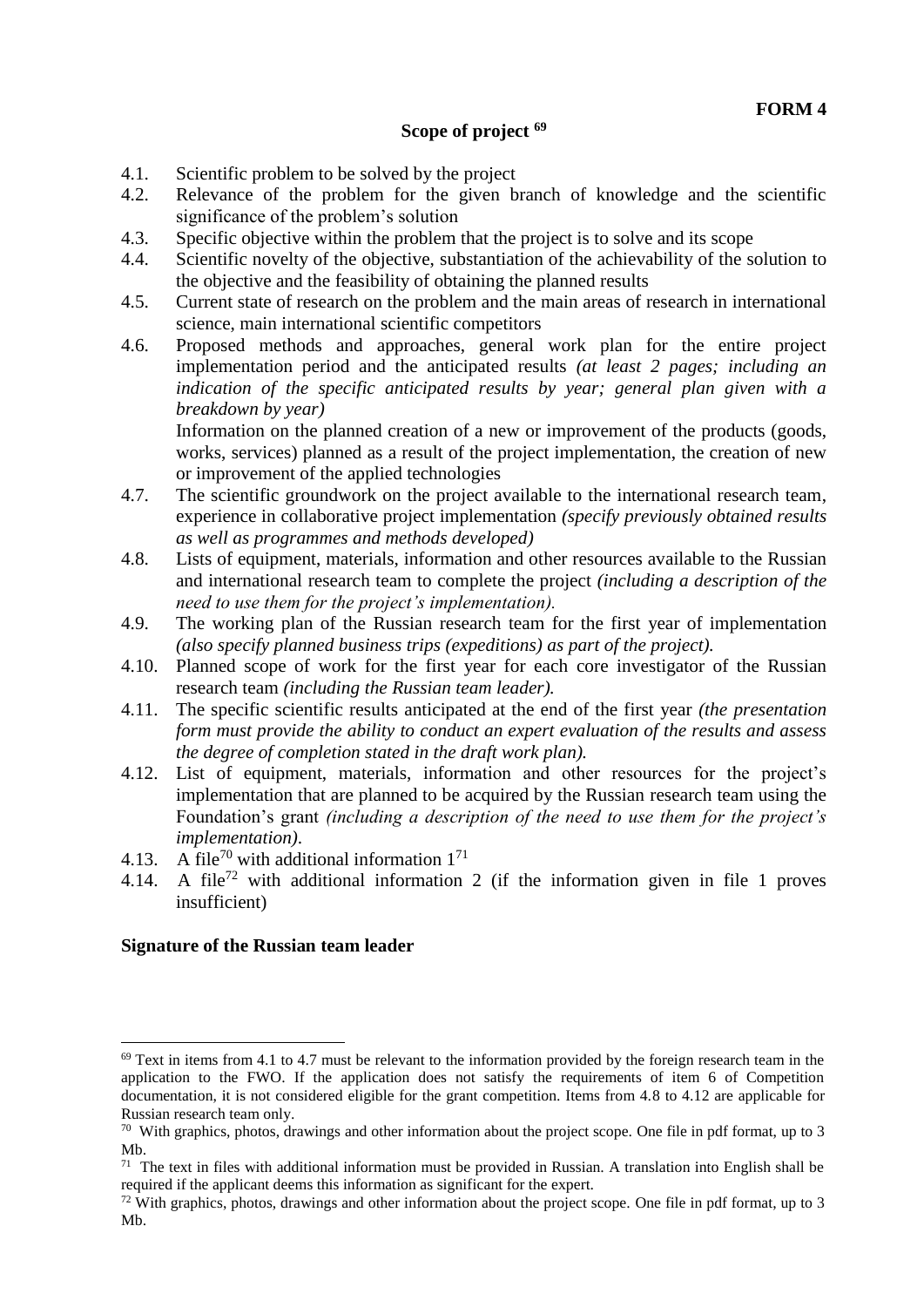#### **Requested funding for 2020**

#### 5.1. **Planned project expenditures**

| <b>Item</b><br>No. | <b>Grant expenditure designation</b>                                                                                                                                             | <b>Amount of</b><br>expenditures<br>(thousand<br>roubles $^{73}$ ) |
|--------------------|----------------------------------------------------------------------------------------------------------------------------------------------------------------------------------|--------------------------------------------------------------------|
|                    | <b>TOTAL</b>                                                                                                                                                                     |                                                                    |
| 1.                 | Remuneration for the project investigators (with allowances)                                                                                                                     |                                                                    |
| 2.                 | Payment for the services of third party organisations for the<br>implementation of the research project <sup>74</sup>                                                            |                                                                    |
| 3.                 | Expenditures on the purchase of equipment and other property<br>required for the research <sup>75</sup> (including installation,<br>commissioning, employee training and repair) |                                                                    |
| $\overline{4}$ .   | Expenditures on the purchase of materials and components for<br>research                                                                                                         |                                                                    |
| 5.                 | Other expenditures for the implementation of the project                                                                                                                         |                                                                    |
| 6.                 | Organisation's overhead <sup>76</sup>                                                                                                                                            |                                                                    |

#### 5.2. **Breakdown of planned expenditures**

*for item 1 - the amount of remuneration (including the leader, core investigators and other team members hired to perform work under the project) is specified, including the guarantees established by the legislation of the Russian Federation, deductions on insurance premiums for mandatory pension insurance, for mandatory medical insurance and for mandatory social insurance in the event of temporary disability and in connection with maternity and for mandatory social insurance against accidents at work and occupational diseases;* 

*for item 2* – *a list of planned contracts (accounts) with third party organisations is provided with an indication of the subject and amount of each contract.*

*for item 3 – a list of equipment and other property that is to be purchased and required for the research is provided.*

*for item 4 – a breakdown of the planned materials and components is provided.*

*for item 5 – other expenditures are provided for the purpose of implementing the project, including for business trips, the payment of communication services and transport services, expenditures are not broken down.*

*for item 6 – expenditures are not broken down and not substantiated.* 

#### **Signature of the Russian team leader**

**Signature of the head of the organisation** (authorised representative acting on the basis of a power of attorney)<sup>77</sup> and **seal of the organisation.** 

Without separators with one decimal place.

<sup>74</sup> No more than 15 percent of the grant.

<sup>75</sup> Not related to the on-going research activities of the organization.

<sup>76</sup> No more than 10 percent of the grant.

 $77$  If the form is signed by an authorised representative of the organisation, the power of attorney shall be attached to the hard copy of the application (copy of the power of attorney certified by the organisation's seal).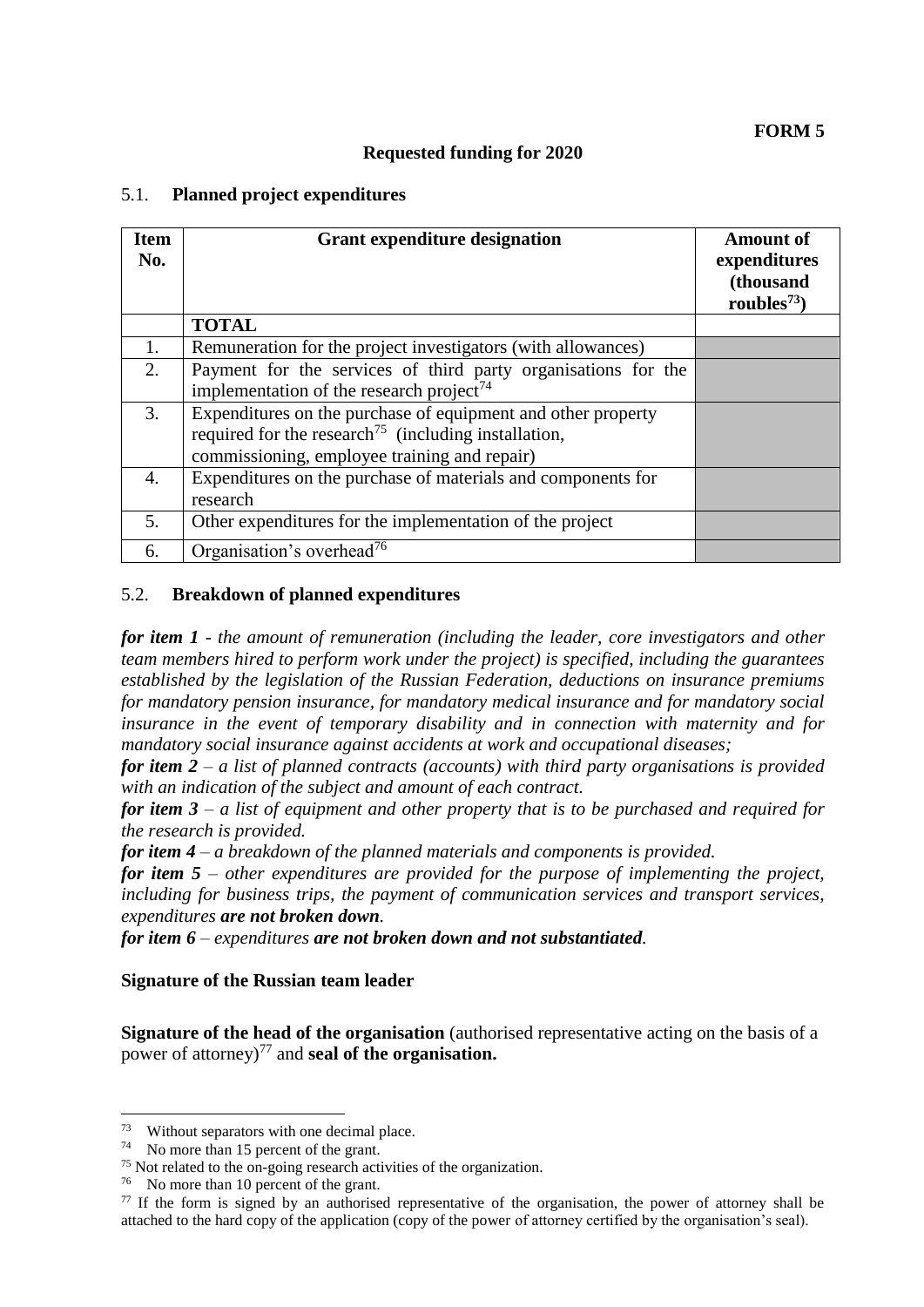**FORM 6**





# **RSF-MOST Cooperation: Possibility for Joint Taiwan-Russian Project Proposals**

# **2020-2022 Joint Project Description Template**

A complete proposal in this competition consists of the joint project description (following this document) and the specific documents, necessary for both funding organizations respectively (for Taiwanese Scientists – following the MOST rules, for Russian scientists – following the RSF competition documentation). The proposal must be written in English. There is a strict limit of 20 pages for the joint project description (font size: 11 or 12, line spacing: 1.15). Applicants are obliged to ensure that the project description contains sufficient information for evaluation.

# **Core data**

# **Title of the Research Project**

Title in English:

Title in Russian:

Title in Mandarin:

# **Project Partners**

Name and affiliation of the Taiwanese Principal Investigator Name (in both English and Mandarin), title: Host Institution: Contact telephone number and E-Mail address:

Name and affiliation of the Russian Principal Investigator Name (including Patronymic name), title: Host institution: Contact telephone number and E-Mail address:

# **Research Fields**

Which priority thematic area does this project fall into: (please select by filling "v")

- $\Box$  Smart transport and telecommunications
- □ Leading edge healthcare and medicine
- □ Clean energy
- □ Artificial Intelligence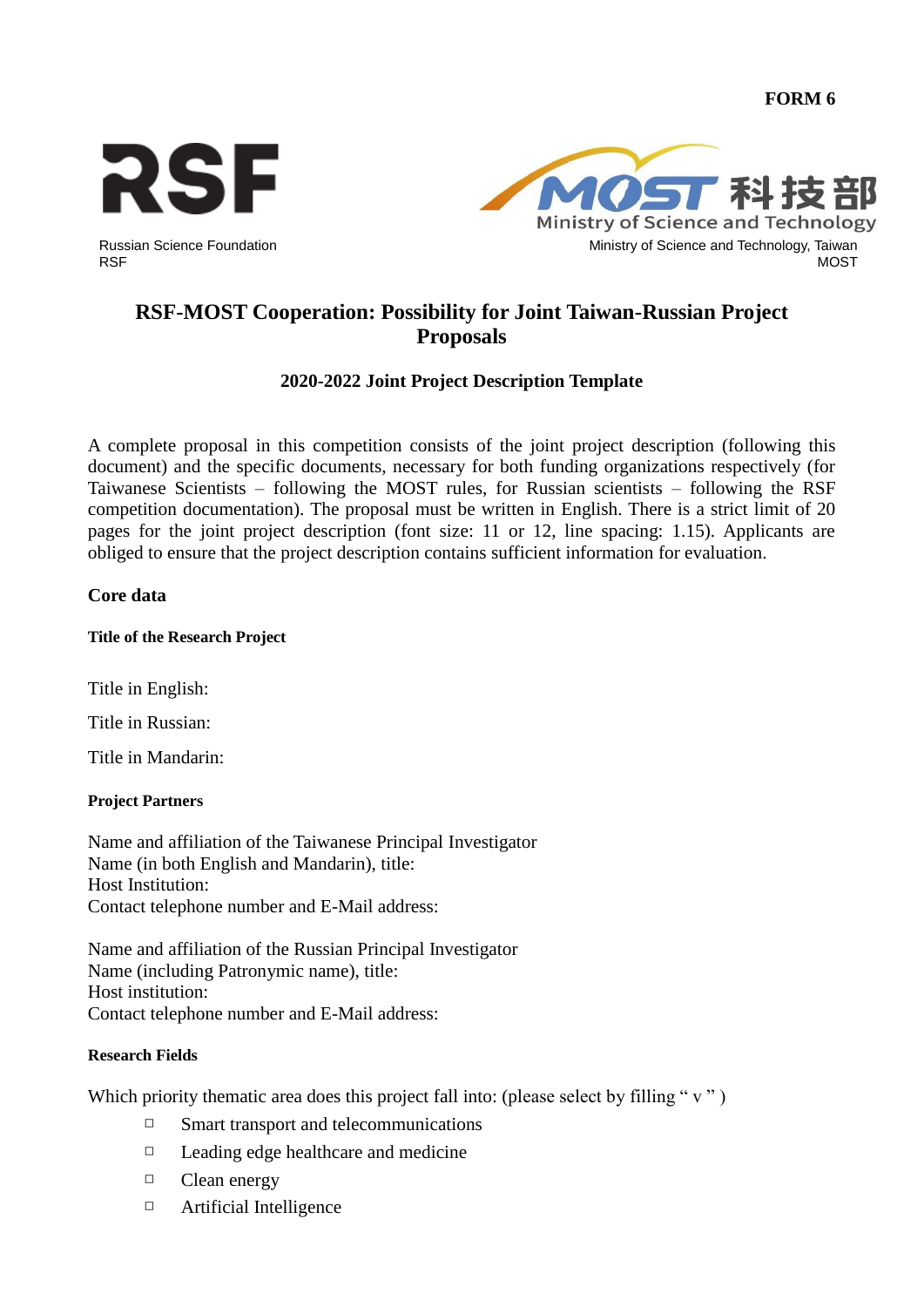$\Box$  Societal challenges addressed by social sciences

Which best describes the fields of this project: (please select by filling " $v$ ")

For the Taiwanese Principal Investigator

- \_\_Natural Sciences and Sustainable Development
- \_\_Engineering and Technologies
- Life Sciences
- \_\_Humanities and Social Sciences
- \_\_Science Education

For the Russian Principal Investigator

- \_\_ Mathematics, computer science and systems sciences;
- \_\_ Physics and space sciences;
- \_\_ Chemistry and materials science;
- \_\_ Biology and life sciences;
- \_\_ Basic research for medicine;
- \_\_ Agricultural sciences;
- \_\_ Earth sciences;
- \_\_ Humanities and Social Sciences;
- \_\_ Engineering.

#### **Key words:**

**Project Summary**: *(up to 3.000 characters)*

# **Project Description**

#### **State of the art and preliminary work**

*Please explain briefly and precise the state of the art in your field in its direct relationship to your project. This description should make clear in which context you situate your own research and in what areas you intend to make unique, innovative, promising contribution. This description must be concise and understandable without referring to additional literature.*

*To illustrate and enhance your presentation you may refer to your own and other's publications. Indicate whenever you are referring to other researchers' work. Please list up to 10 most important publications in your bibliography under section. Note that reviewers are not required to read any of the works you cite.*

# **Project-related publications**

*Please list your and your partners' most significant publications that relate directly to the proposed project and document your preliminary work. This list should contain no more than 10 publications.*

# **Objectives**

*Please give a concise description of your project's research programme and scientific objectives. Please indicate if you anticipate results that may be relevant to fields other than science (such as science policy, technology, the economy or society).* 

# **Work programme including proposed research methods**

*Please give a detailed account of the steps planed during the proposed funding period including a description of the contributions to be made by the project partners from both countries. For experimental projects, a schedule detailing all planned experiments should be provided.*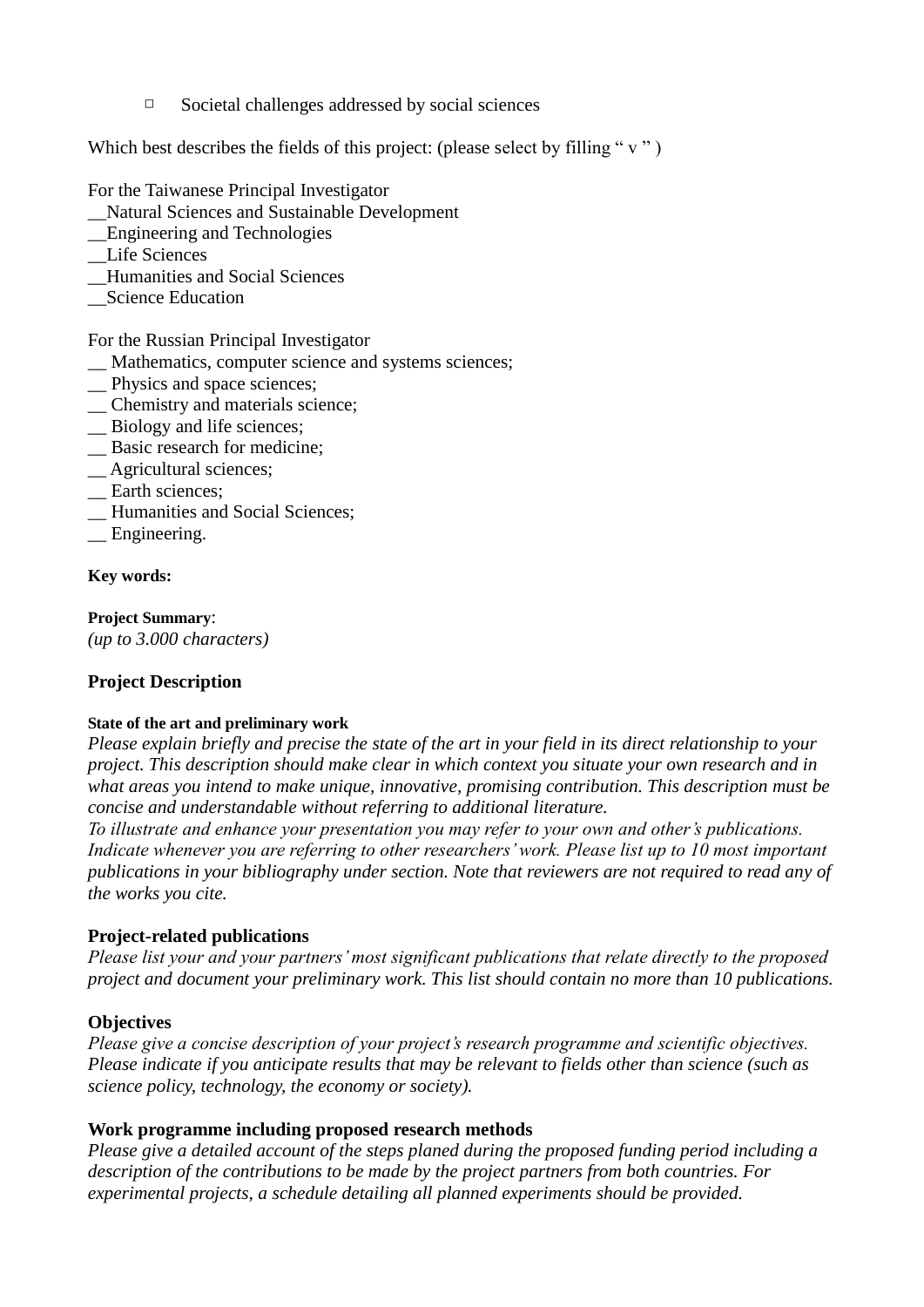*The quality of the work programme is critical to the success of a funding proposal. The work programme should clearly state how much funding will be requested on both sides, why the funds are needed, and how they will be used, providing details on individual items where applicable. Please provide a detailed description of the methods that you plan to use in the project: What methods are already available? What methods need to be developed? What assistance is needed from outside your own group/institute.*

# **Data handling**

*Improving the management and handling of research data is a priority both for national and international research organizations and for science in general. If research data or information will be systematically produced in the project, describe if and how these will be made available for future reuse by other researchers. Please regard existing standards and data repositories or archives in your discipline where appropriate.*

# **Added value of international cooperation**

*The cooperation among the partners involved and the expected added value of the planned cooperation should be described in detail.*

# **References**

# **Requested modules / funds – Justification**

Taiwanese project part – Funds requested (in NTD)

Russian project part – funds requested (in RUB)

# **Project requirements**

# **Composition of the project group**

*List those individuals who will work on the project. State each person's name, academic title, employment status and type of funding.*

# **Other researchers with whom you have agreed to cooperate on this project**

**Researchers with whom you have collaborated scientifically within the past three years** *This information assists the funding organizations in avoiding potential conflicts of interest during the review process*

# **Additional information**

#### **Signatures**

*To make sure the content is identical for both sides, please include the signatures of both Principal Investigators.*

| <b>Signature of the Taiwanese Principal Investigator:</b> |  |
|-----------------------------------------------------------|--|
|-----------------------------------------------------------|--|

# **Signature of the Russian Principal Investigator:**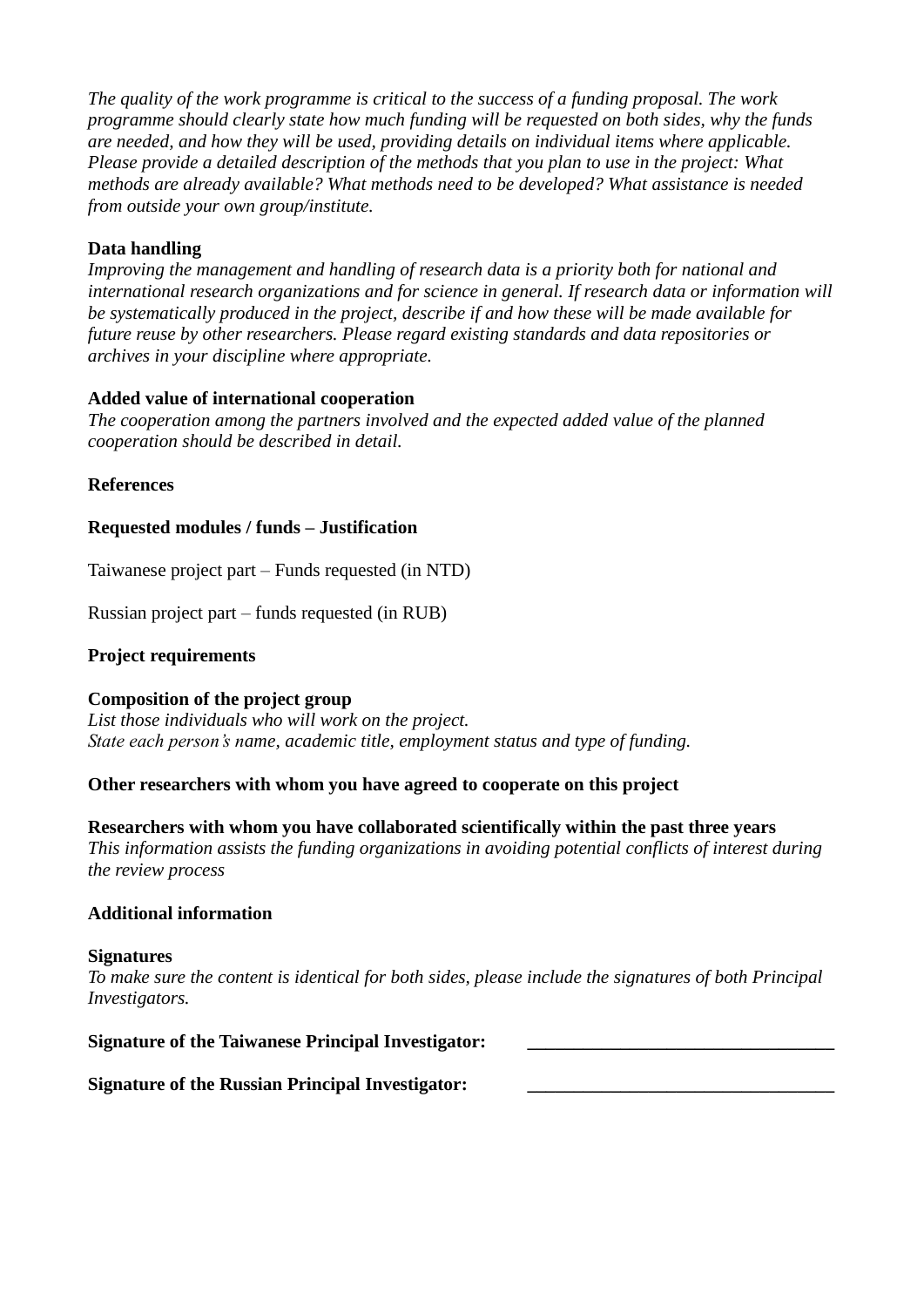#### **Appendix 2**

# **Sample letter of acknowledgement<sup>78</sup> for Russian and foreign organisations participating in the RSF-MOST call for proposals**

Russian Science Foundation

We, … (Russian organisation) …, , and …(Taiwanese organisation) …, on the other hand, take note of the fact that, in case of receiving grant fund from the Ministry of Science and Technology, Taiwan (MOST) and the Russian Science Foundation (RSF), beneficiaries are obliged to provide necessary facilities and equipment for implementation of coordinated project (MOST-RSF(2019):…) directed by (…) from the Russian team and (…) from the Taiwanese team for the period of the funding of the project in the above mentioned organisations.

We take note also of the fact that plan and terms of the activities, implemented within the framework of the project, as well as the distribution of the project activities between Russian and Taiwanese research teams will have to comply with proposals approved for grant funding.

We are notified that the results of the intellectual activities (included those originated from collective creative work) created during the implementation of the project (i.e.: own results and joint results), will have to be used by their holders in accordance with national rules. We are notified that according to the Russian legislation Russian Federation may use for public needs the results of intellectual activity originated from implementation of the project by the sole Russian team and, therefore, with no contribution of the Taiwanese team (i.e.: own results) on the basis of non-exclusive license provided by the rights holder to the state licensee.

We are also notified on the requirement of the Russian Science Foundation to the Russian research team concerning the number of publications, prepared during the implementation of the project, in journals indexed in Web of Science or Scopus, that may not be less than it is indicated in the proposal submitted to the Russian Science Foundation.

We are notified that Russian Science Foundation may reduce the amount of a grant, suspend or terminate the transfer of grant funds to the Russian team in the following situations:

- insufficiency of the Foundation's assets for funding
- the Foundation's Management Board comes to the above mentioned decision based on the results of audit, an expert evaluation of applications and reports submitted by Russian team
- the Russian team and/or Russian organisation violates the conditions and objectives of the grant proposal

<sup>78</sup> The letter may be provided in English or Russian.